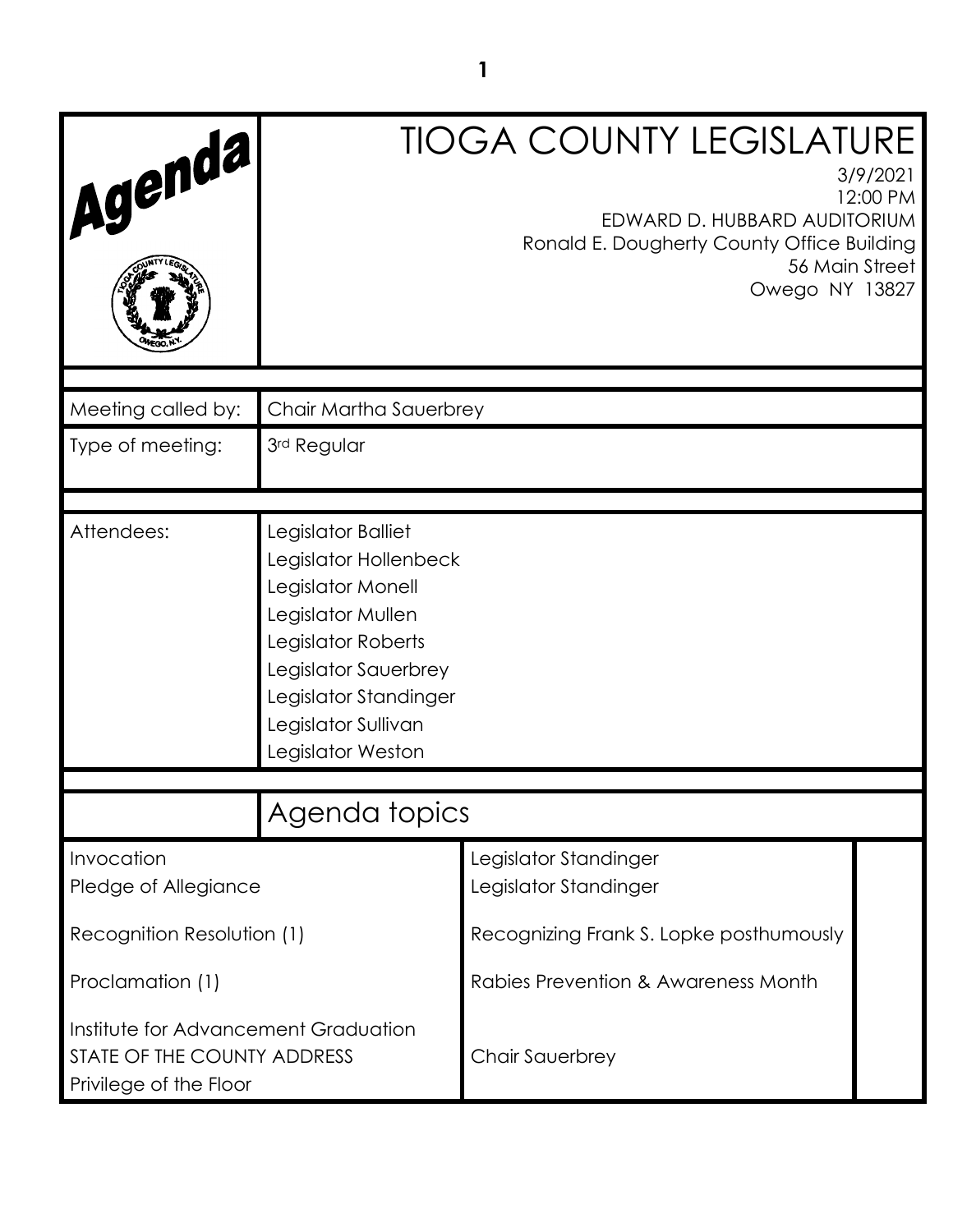| Approval of Minutes                 |                                          | February 4, 9, 18, 2021                                                                                                       |  |
|-------------------------------------|------------------------------------------|-------------------------------------------------------------------------------------------------------------------------------|--|
| Petitions, Communications & Notices |                                          |                                                                                                                               |  |
| Appointments/Reappointments         |                                          |                                                                                                                               |  |
| <b>Reports Standing Committees</b>  |                                          |                                                                                                                               |  |
| <b>RESOLUTIONS:</b>                 |                                          | 1. Appoint Members Alternatives to Incarceration Advisory Board                                                               |  |
|                                     | <b>Board</b>                             | 2. Appoint Member to the Broome-Tioga Workforce Development                                                                   |  |
|                                     | Corporation (TCLDC)                      | 3. Re-Appoint Member to the Tioga County Local Development                                                                    |  |
|                                     | Corporation (TCLDC)                      | 4. Re-Appoint Member to the Tioga County Local Development                                                                    |  |
|                                     | Corporation (TCLDC)                      | 5. Re-Appoint Member to the Tioga County Local Development                                                                    |  |
|                                     | 2020 Program Year                        | 6. Set Public Hearing for Grant Application to NYS HCR OCR CDBG for                                                           |  |
|                                     |                                          | 7. Authorize 2021 Requests for Inclusion of Lands in Agricultural Districts                                                   |  |
|                                     |                                          | 8. Adopt Tioga County Pandemic Operations Plan                                                                                |  |
|                                     | Fee                                      | 9. Requesting the Rescinding of the New York State Fiber Right-of-Way                                                         |  |
|                                     |                                          | 10. Authorize the Submission of the 2020-2021 PSAP Operations Grant                                                           |  |
|                                     | <b>Taxation and Finance</b>              | 11. Authorize Increase in Administering Mortgage Tax by the Tioga<br>County Clerk as Approved by New York State Department of |  |
|                                     | 12. Erroneous Assessment Town of Tioga   |                                                                                                                               |  |
|                                     | 13. Erroneous Assessment Town of Spencer |                                                                                                                               |  |
|                                     | 14. Erroneous Assessment Town of Barton  |                                                                                                                               |  |
|                                     | 15. Transfer of Funds - Social Services  |                                                                                                                               |  |
|                                     |                                          | 16. Appropriation of Funds and Amend 2021 Budget - Social Services                                                            |  |
|                                     | <b>Enforcement Activities</b>            | 17. Resolution Apportioning Forfeiture of Crime Proceeds for Drug                                                             |  |
|                                     |                                          | 18. Re-Establish Prior Year 2020 Capital for 2021 Budget for Fire/EMO                                                         |  |
|                                     |                                          | 19. Re-Establish Prior Year 2020 Capital Equipment Funds<br>Amend 2021 Budget - Sheriff's Office                              |  |
|                                     |                                          | 20. Re-Establish Prior Year 2020 Capital Equipment Funds<br>Amend 2021 Budget - Public Health                                 |  |
|                                     |                                          | 21. Re-Establish Prior Year 2020 Bucket Loader Budget                                                                         |  |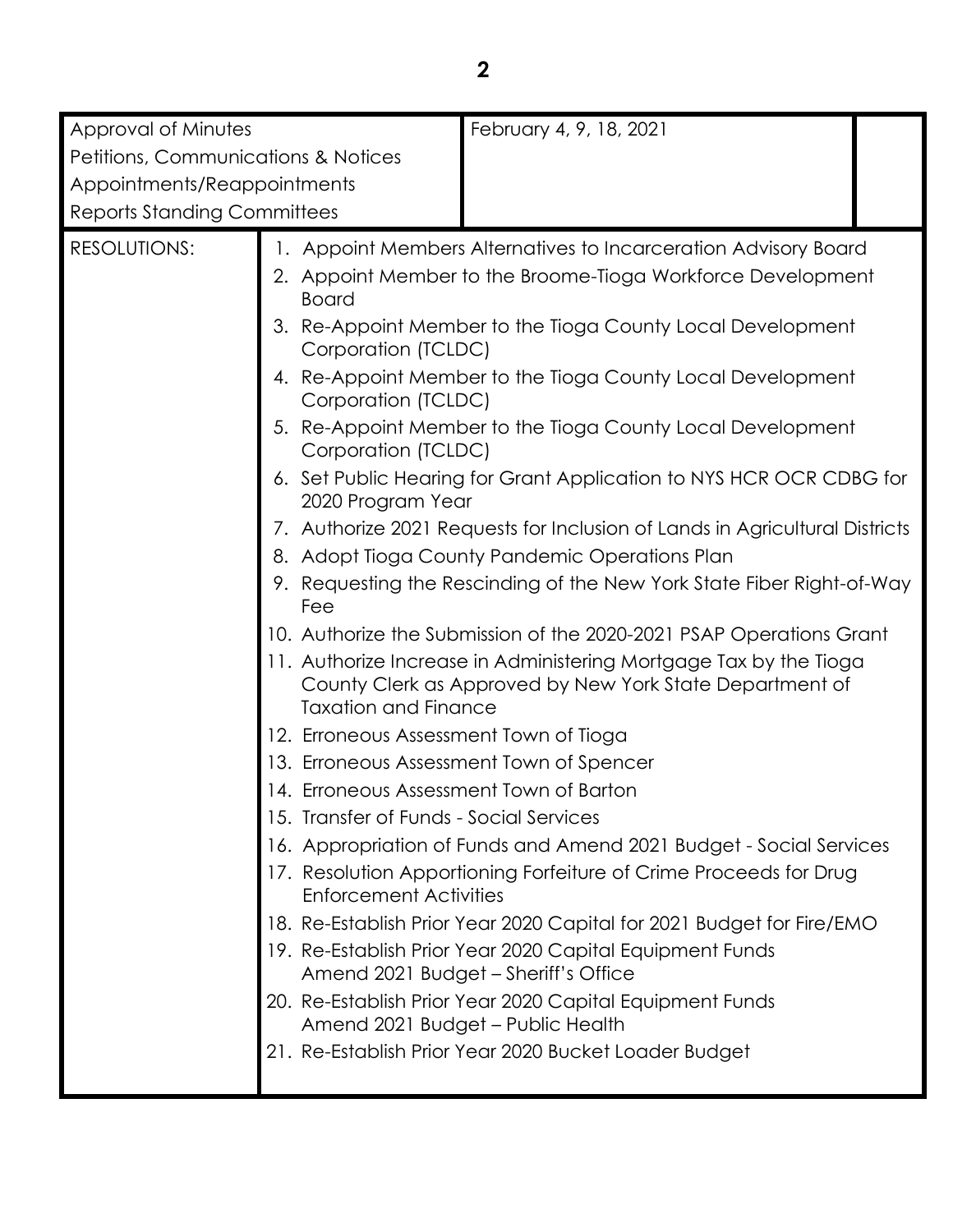| 22. Approve Supplemental Agreement For West Creek Road Bridge -<br><b>Construction Support and Inspection Services</b>         |
|--------------------------------------------------------------------------------------------------------------------------------|
| 23. Authorize and Fund Microsoft SQL Server Database Licenses with<br>Appropriation from Capital Software Reserve Account      |
| 24. Amend Employee Handbook; Rules of the Legislature and Financial<br>Rules – Fixed Assets                                    |
| 25. Reappointment of County Historian                                                                                          |
| 26. Authorize Waiver of 90-Day Hiring Delay - Board of Elections                                                               |
| 27. Authorize Waiver of 90-Day Hiring Delay - Department of Social<br>Services                                                 |
| 28. Authorize Waiver of 90-Day Hiring Delay and Approve Salary Above<br>Hiring Base Deputy Sheriff Position - Sheriff's Office |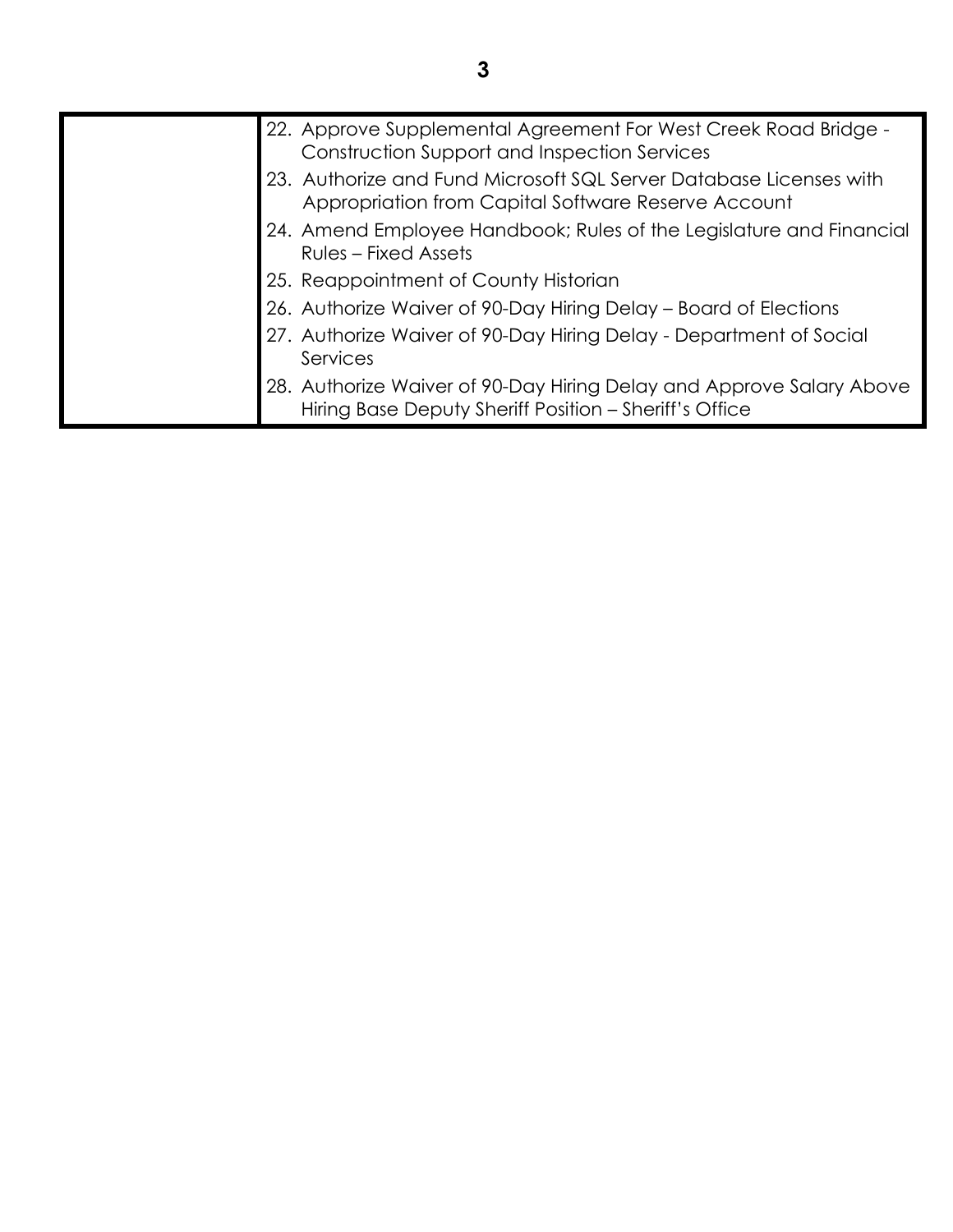REFERRED TO: LEGISLATIVE WORKSESSION

RESOLUTION NO. -21 RECOGNITION RESOLUTION RECOGNIZING FRANK S. LOPKE POSTHUMOUSLY

WHEREAS: Frank S. Lopke passed away on January 29, 2021; and

WHEREAS: The Tioga County Legislature would like to posthumously recognize Mr. Lopke for his long-standing accomplishments as a Tioga County businessman, life-long community member, and generous benefactor to countless people and organizations; and

WHEREAS: Mr. Lopke purchased his first dump truck, discovered his entrepreneurial spirit, and started on the path of many successful business ventures with his wife, Barbara. Over the years, Mr. Lopke added more trucks to his fleet and started his first company known as F.S. Lopke Contracting, Inc. Today, with a fleet of over 50 trucks, Mr. Lopke's company proudly serves customers across the area; and

WHEREAS: In the early 1980's, Mr. Lopke began rock and aggregate crushing with his first plant located in Lounsberry, NY and with the acquisition of several locations in Broome and Tioga Counties there are currently fourteen plants locally; and

WHEREAS: Lopke Quarries, Inc. was later formed and specializes in contract crushing up and down the east coast doing business in 10 states; and

WHEREAS: In the late 1990's, Mr. Lopke acquired a plant in Las Vegas, Nevada, which became Lopke Granite Products. This acquisition was instrumental in the business growth he sought; and

WHEREAS: Through Mr. Lopke's keen business sense and leadership, F. S. Lopke Contracting, Inc. has over 200 valued employees and is one of the top sand and gravel producing companies in the United States; and

WHEREAS: Throughout the years, Mr. Lopke belonged to numerous organizations pertaining to the construction industry and remained involved in the daily business activities until 10 days before his passing leaving behind a company that only he could have built and one where his influence will be long-lasting and spirit will forever be the foundation of the Lopke Companies; and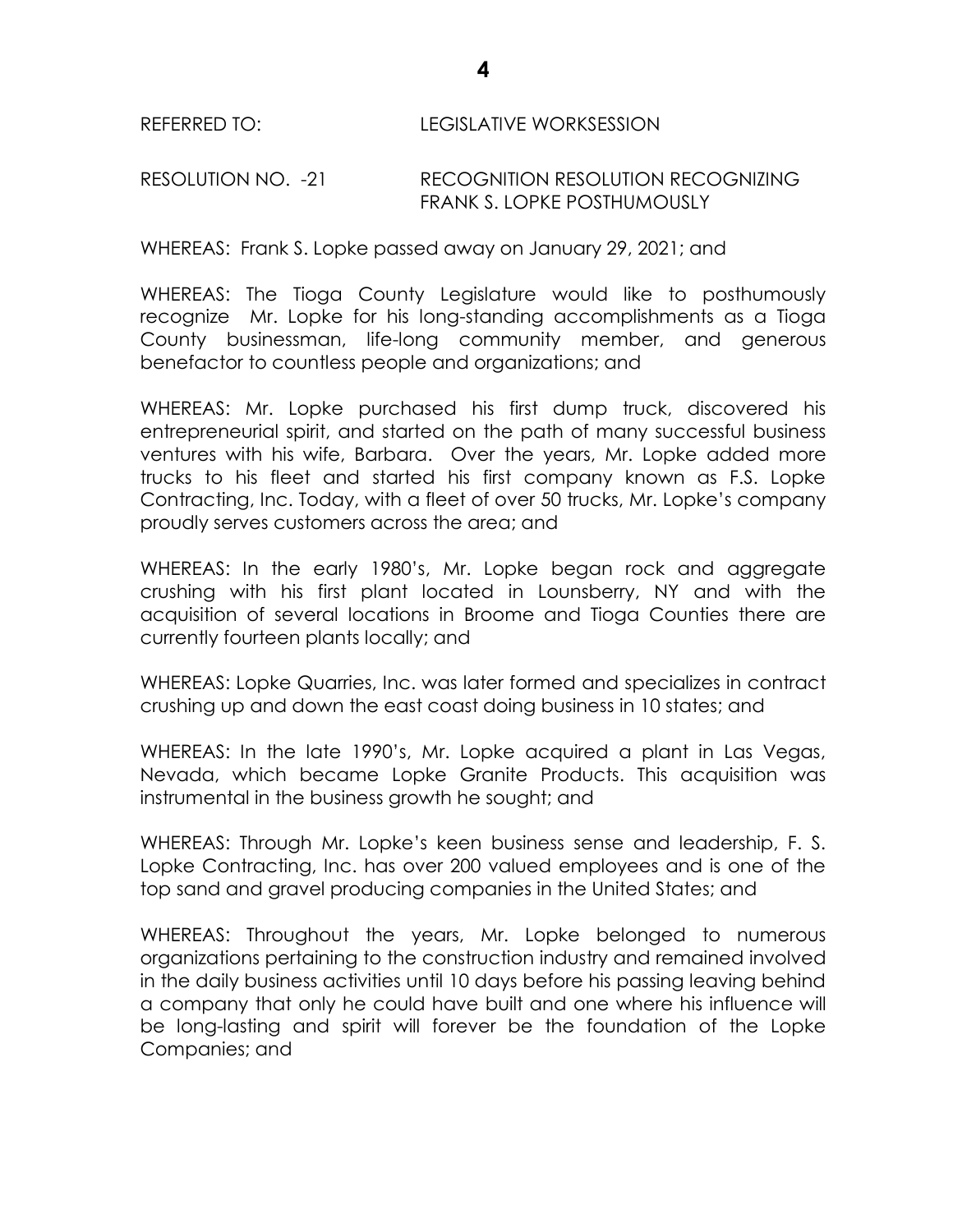WHEREAS: Mr. Lopke is survived by his wife of 62 years, Barbara, four children, and nine grandchildren; therefore be it

RESOLVED: That this resolution be spread upon the minutes of this meeting and a certified copy be presented to the family of Frank S. Lopke.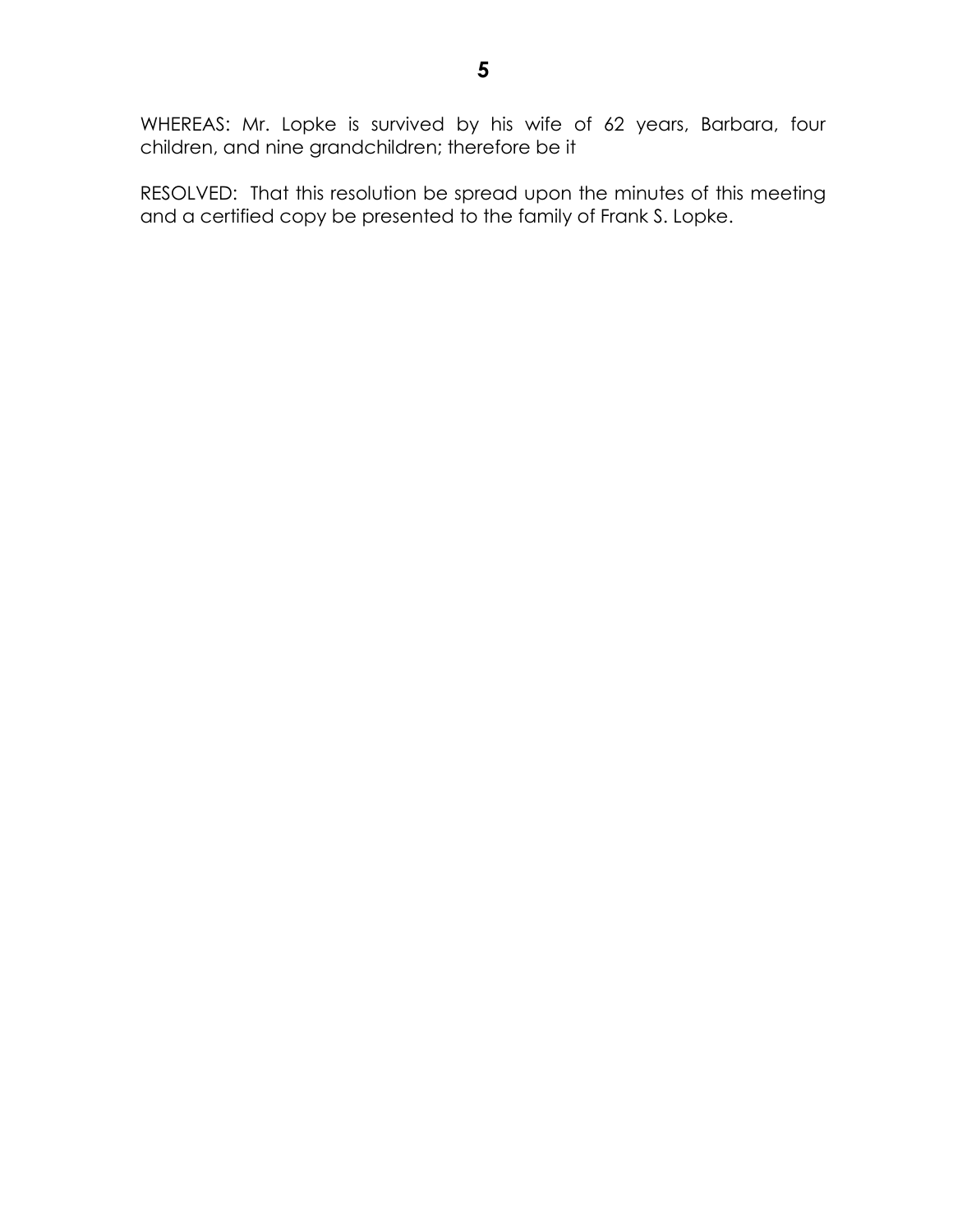## **County of Tioga EXECUTIVE PROCLAMATION**

WHEREAS: Rabies is a contagious and fatal virus that is spread among dogs, cats, bats, raccoons, foxes and other mammals, including humans; and if left untreated has a 100% fatality rate for humans; and

WHEREAS: It is vital to notify Tioga County Public Health of all animal bites and wild animal exposures, including bats, due to the potential risk of rabies; and

WHEREAS: In 2020, Tioga County Public Health tested a total of 43 animals for rabies and 2 tested positive including: 1 raccoon and 1 fox. Additionally, over 20 residents received preventative rabies treatment.

WHEREAS: With animal vaccination, rabies is preventable; and

WHEREAS: New York State law requires all dogs, cats, and ferrets get their first rabies vaccination no later than four months of age and their second rabies shot within one year. Thereafter, a booster shot is required every three years; and

WHEREAS: In 2020, Tioga County Public Health vaccinated over 500 animals at rabies vaccination clinics throughout the county; and

WHEREAS: Tioga County Public Health will be hosting their next rabies vaccination clinic on March 14, 2021 at the Stray Haven Humane Society; therefore

THE TIOGA COUNTY LEGISLATURE does hereby proclaim the month of March 2021 as

## **RABIES PREVENTION & AWARENESS MONTH**

and urges all the citizens of Tioga County to vaccinate their pets against rabies.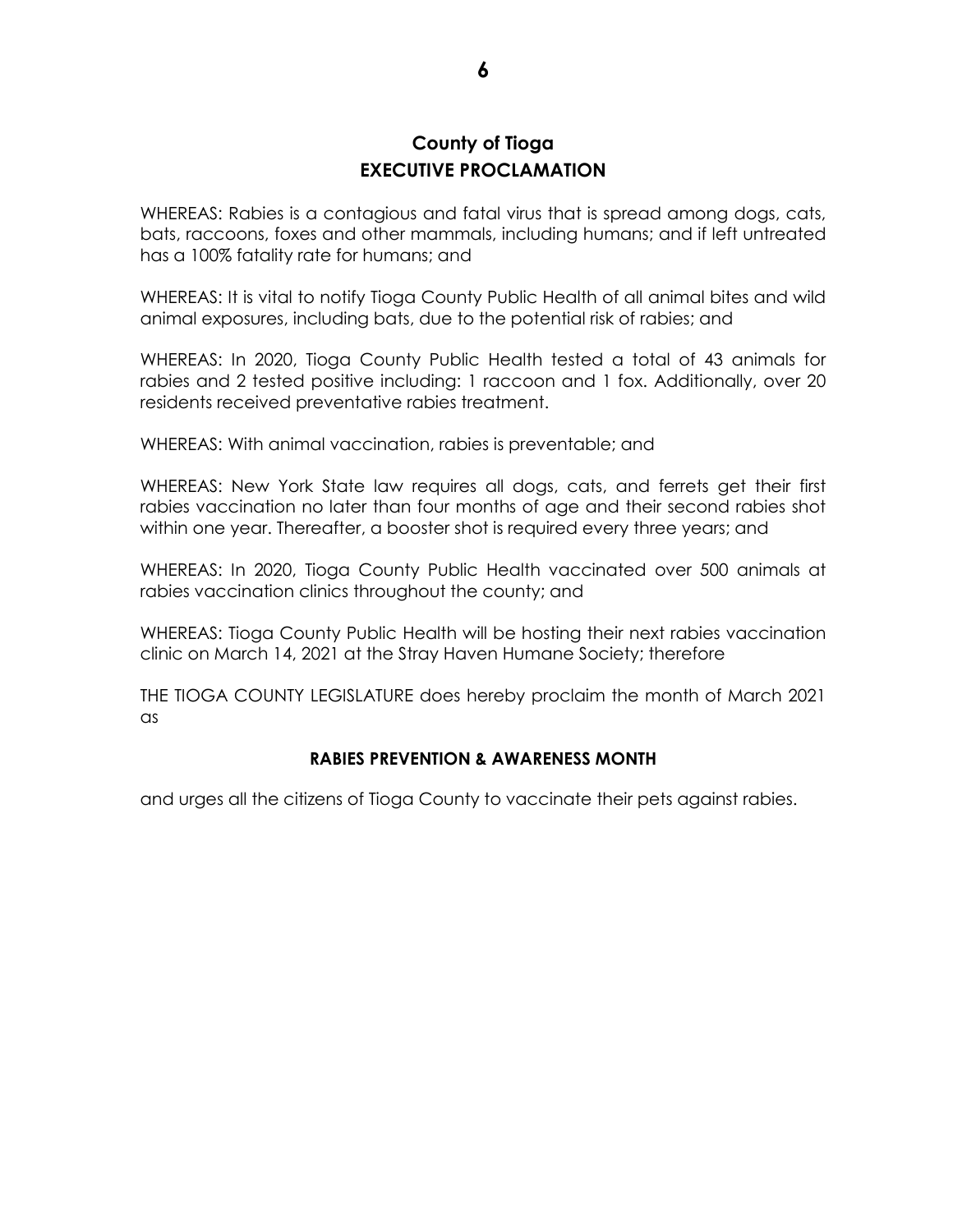RESOLUTION NO. -21 APPOINT MEMBERS ALTERNATIVES TO INCARCERATION ADVISORY BOARD

RESOLVED: That the following members be appointed to the Alternatives to Incarceration Advisory Board for the following terms:

|                                                                         | <b>IFRM</b>                      |
|-------------------------------------------------------------------------|----------------------------------|
| Ex-Offender<br>Crime Victim                                             | 4/1/21-3/31/22<br>4/1/21-3/31/22 |
| State Certified Provider of Alcohol and/or Substance<br>Abuse Treatment | 4/1/21-3/31/22                   |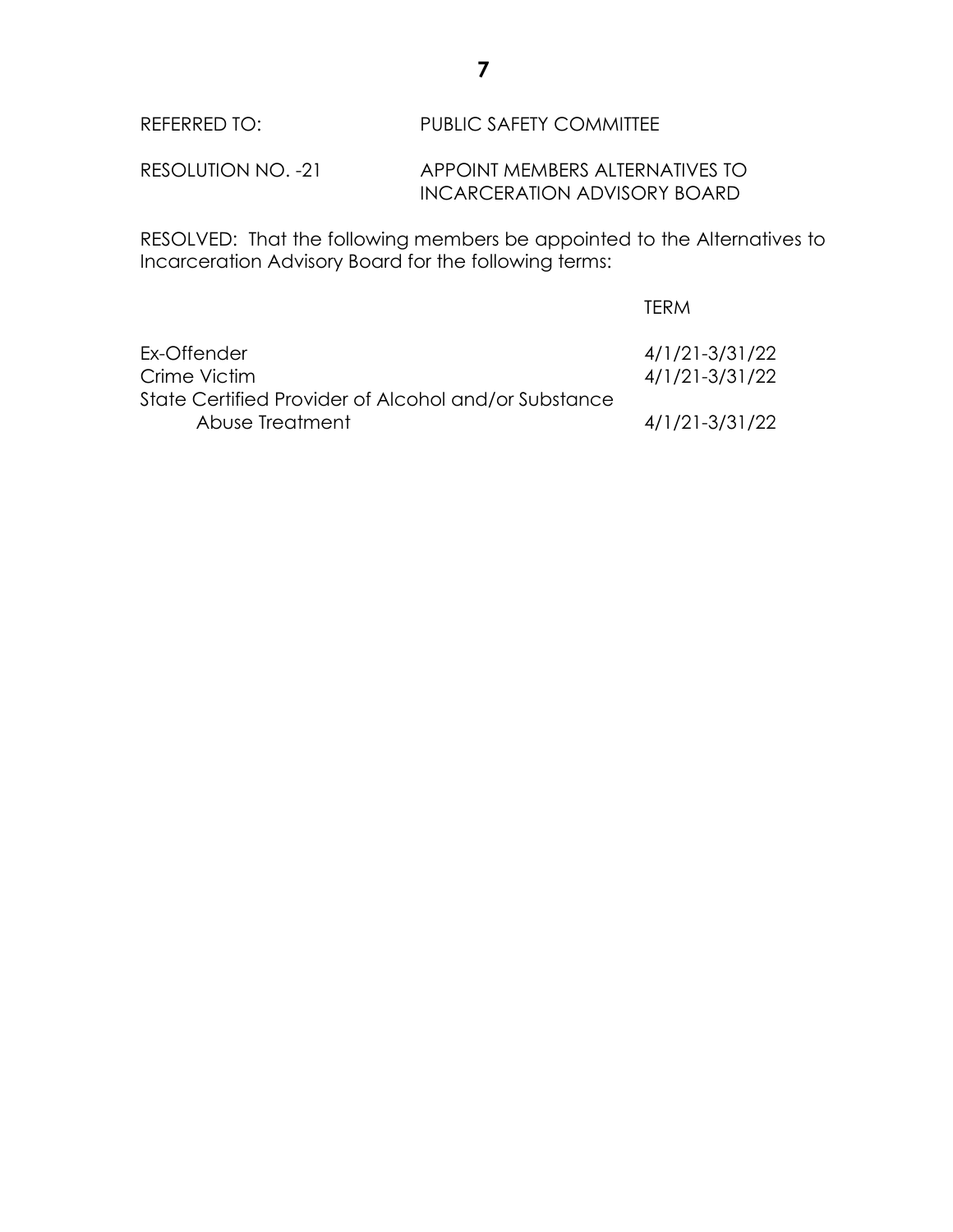## RESOLUTION NO. -21 APPOINT MEMBER TO THE BROOME-TIOGA WORKFORCE DEVELOPMENT BOARD

WHEREAS: The Broome-Tioga Workforce Development Board is desirous of including an additional Tioga County Representative on the Board; and

WHEREAS: The Broome-Tioga Workforce Development Board is requesting the new appointee represent the Private Sector, specifically the manufacturing field; and

WHEREAS: Robert Messler, Senior Vice President and General Manager for Voigt and Schweitzer Galvanizing LLC, has agreed to serve for a four-year term on the Broome-Tioga Workforce Development Board; therefore be it

RESOLVED: That the Tioga County Legislature hereby appoint Robert Messler to the Broome-Tioga Workforce Development Board for a four-year term effective March 10, 2021 through December 31, 2024.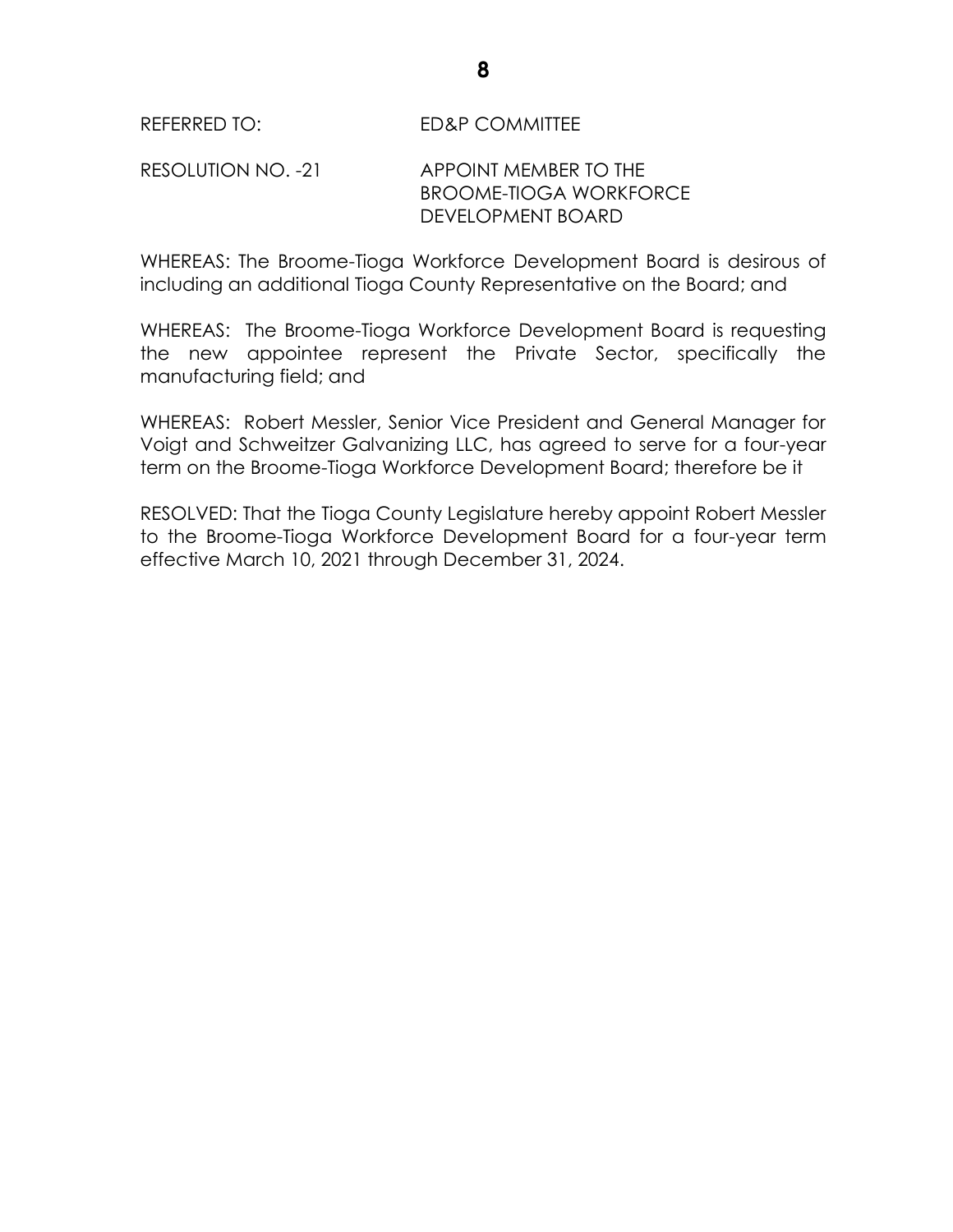RESOLUTION NO. -21 RE-APPOINT MEMBER TO THE TIOGA COUNTY LOCAL DEVELOPMENT CORPORATION (TCLDC)

WHEREAS: The term of Tioga County Local Development Corporation member Beth Johnson expires as of March 31, 2021; and

WHEREAS: Beth Johnson has expressed a desire to serve another term; therefore be it

RESOLVED: That the Tioga County Legislature hereby re-appoint Beth Johnson for another three-year term effective 4/1/21 through 3/31/24.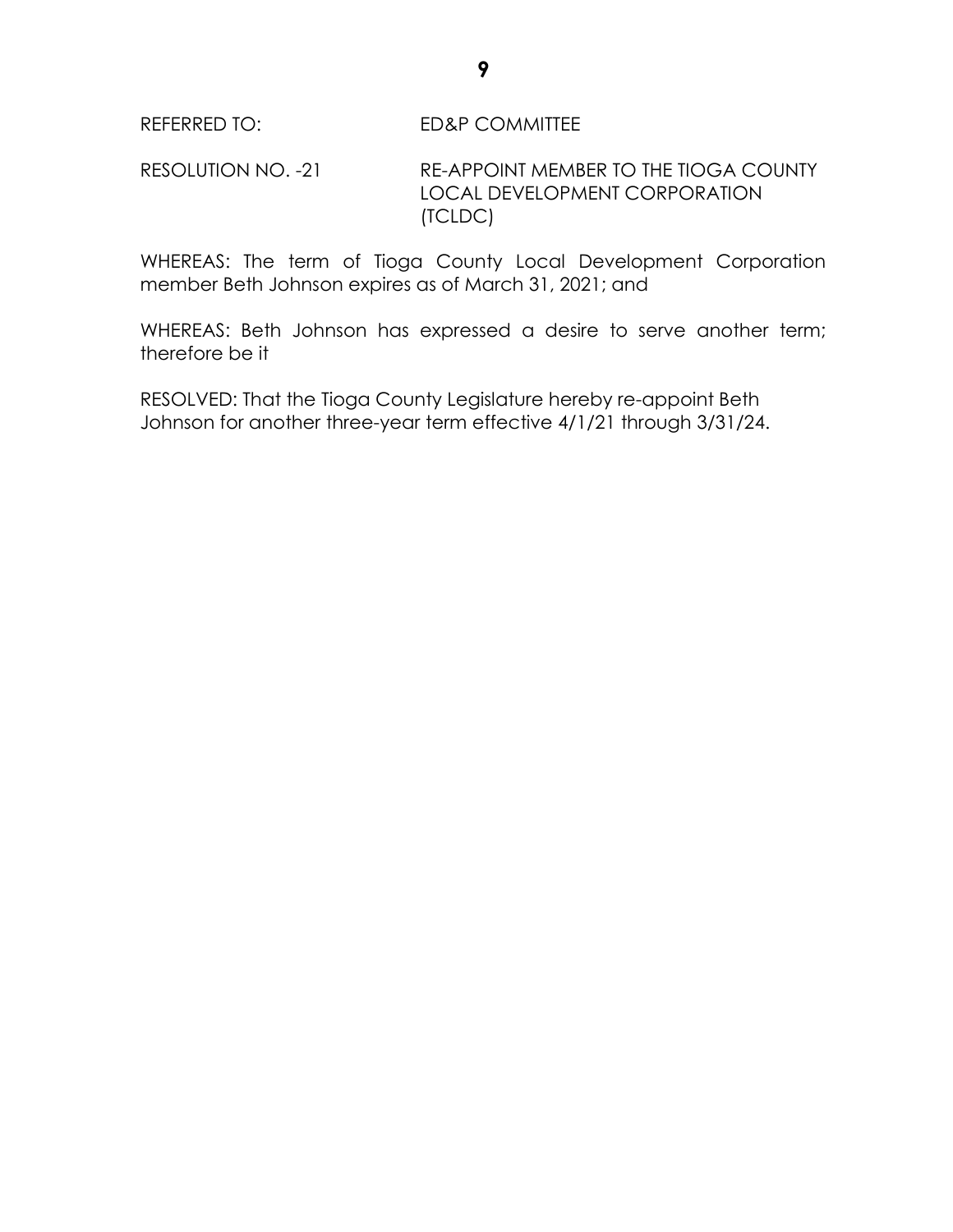## REFERRED TO: ED&P COMMITTEE

RESOLUTION NO. -21 RE-APPOINT MEMBER TO THE TIOGA COUNTY LOCAL DEVELOPMENT CORPORATION (TCLDC)

WHEREAS: The term of Tioga County Local Development Corporation member Christine DiStefano expires as of March 31, 2021; and

WHEREAS: Christine DiStefano has expressed a desire to serve another term; therefore be it

RESOLVED: That the Tioga County Legislature hereby re-appoint Christine DiStefano for another three-year term effective 4/1/21 through 3/31/24.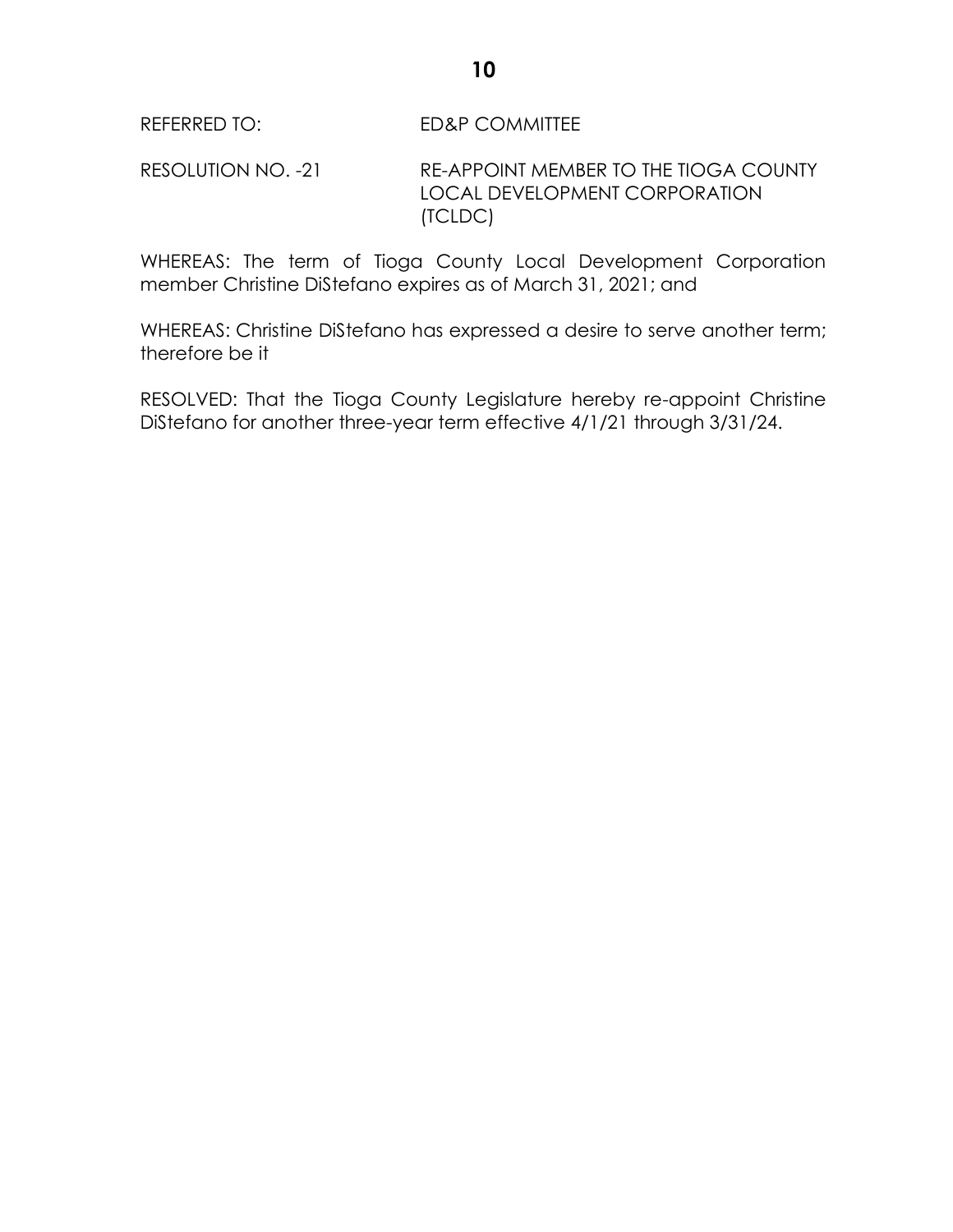## REFERRED TO: ED&P COMMITTEE

RESOLUTION NO. -21 RE-APPOINT MEMBER TO THE TIOGA COUNTY LOCAL DEVELOPMENT CORPORATION (TCLDC)

WHEREAS: The term of Tioga County Local Development Corporation member Dave Astorina expires as of March 31, 2021; and

WHEREAS: Dave Astorina has expressed a desire to serve another term; therefore be it

RESOLVED: That the Tioga County Legislature hereby re-appoint Dave Astorina for another three-year term effective 4/1/21 through 3/31/24.

## **11**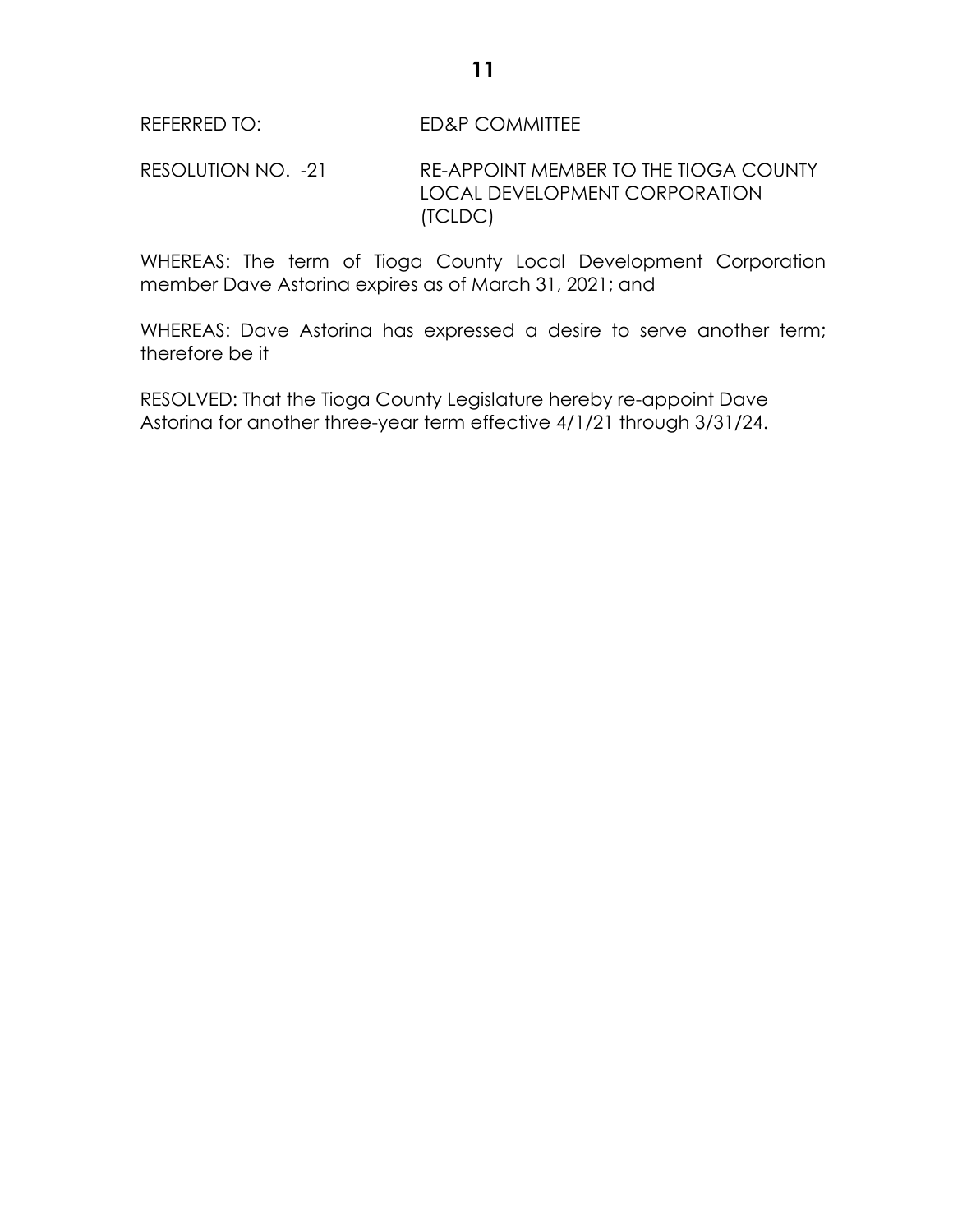## RESOLUTION NO. -21 SET PUBLIC HEARING FOR GRANT APPLICATION TO NYS HCR OCR CDBG FOR 2020 PROGRAM YEAR

WHEREAS: The Community Development Block Grant (CDBG) program is administered by the New York State Office of Community Renewal (OCR), and will make available to eligible local governments approximately \$10,000,000 for the 2020 program year for Housing Activities, with the principal purpose of benefitting low/moderate income persons; and

WHEREAS: Tioga County is considering submitting an application under the CDBG Housing Activities program for the 2020 program year for housing activities that include housing rehabilitation within the Village of Owego; and

WHEREAS: Tioga County, as a non-entitlement unit of local government, is an eligible entity to apply for and receive NYS HCR OCR CDBG funding on behalf of the Village of Owego as a non-entitlement unit of local government; and

WHEREAS: The Tioga County Legislature is required to hold a public hearing before a quorum of the full legislative body in compliance with NYS Citizen Participation requirements, prior to submitting an application for funding; therefore be it

RESOLVED: That the Tioga County Legislature will hold a public hearing allowing for citizen feedback on the community and economic development needs of Tioga County and NYS HCR OCR CDBG application for the 2020 program year on March 18, 2021 at 10:00 AM in the Hubbard Auditorium of the Ronald E. Dougherty County Office Building, 56 Main Street, Owego, NY. All interested parties will be heard by the Tioga County Legislature at this hearing.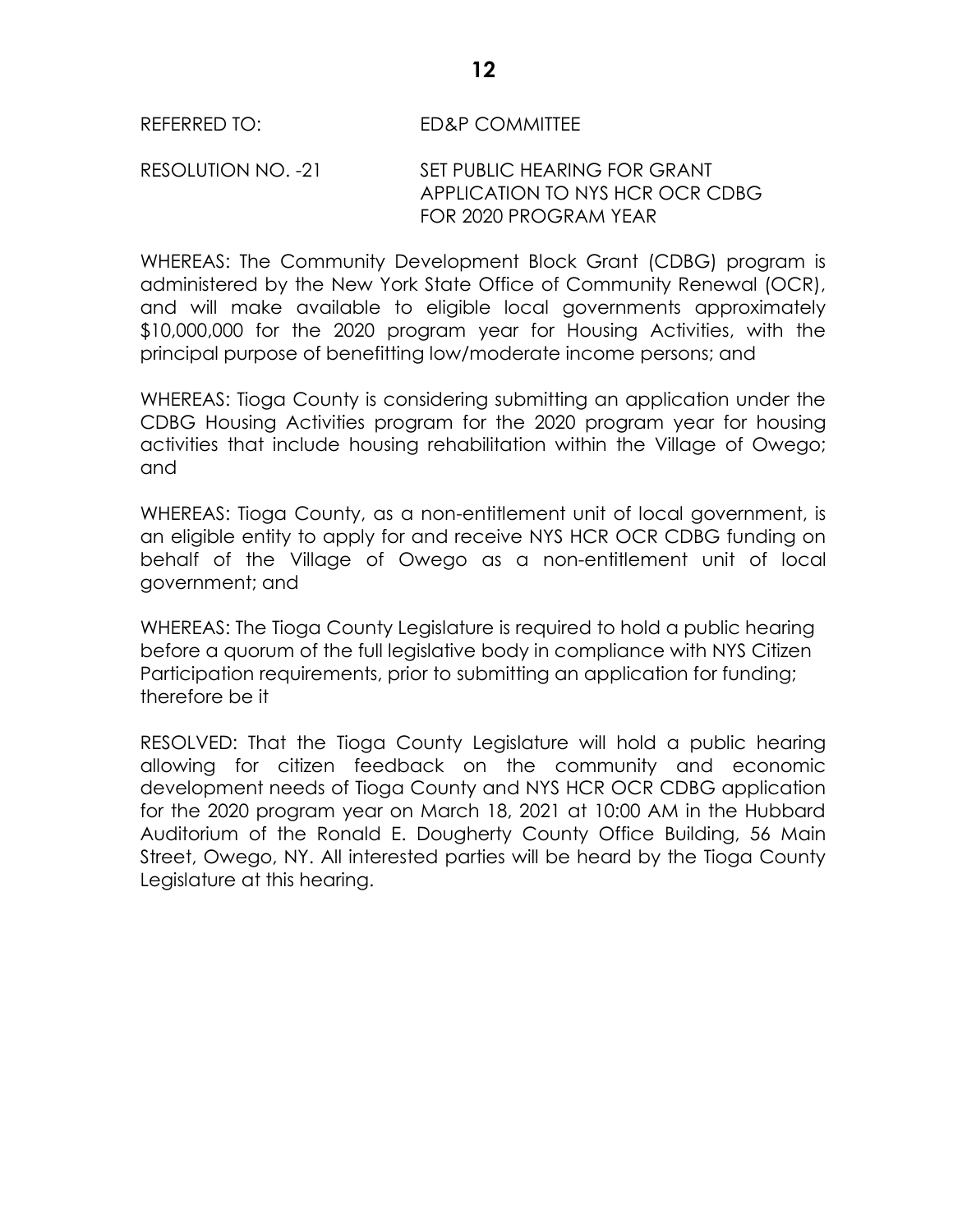## REFERRED TO: ED&P COMMITTEE

RESOLUTION NO. -21 AUTHORIZE 2021 REQUESTS FOR INCLUSION OF LANDS IN AGRICULTURAL DISTRICTS

WHEREAS: In accordance with §303-B of the NYS Agricultural and Markets Law 25-AA, the Tioga County Planning Department has solicited agricultural land owners to request inclusion of lands in agricultural districts; and

WHEREAS: Tioga County Planning has received requests for inclusion of land in agricultural districts located within the Spencer Agricultural District #1 and the North Tioga Agricultural District #3 totaling 146.11 acres, and prepared the required report listing these requests; and

WHEREAS: The County Legislature has indicated its desire to be designated lead agency for SEQR (State Environmental Quality Review) requirements; and

WHEREAS: Tioga County Planning has found this plan to have "little likelihood of significant adverse environmental impact…" via completion of the SEQR Short Environmental Assessment Form, which is consistent with the programmatic review of environmental effects of agricultural districting by the New York State Department of Agriculture & Markets; and

WHEREAS: The Tioga County Agricultural and Farmland Protection Board has reviewed said report and determined that the land to be included consists of viable agricultural land and its inclusion will serve the public interest by helping to maintain a viable agricultural industry within the District and therefore recommends County Legislature approval of inclusion of lands into their respective agricultural districts; and

WHEREAS: The Tioga County Legislature has held the required public hearing and no opposition was heard; therefore be it

RESOLVED: That the Tioga County Legislature makes a SEQR Negative Declaration and approves the 2021 requests for inclusion of land listed in said report into the Spencer Agricultural District #1 and the North Tioga Agricultural District #3; and be it further

RESOLVED: That the Tioga County Legislature directs the Tioga County Planning Department to submit said report to the Commissioner of NYS Department of Agriculture and Markets for final certification; and be it further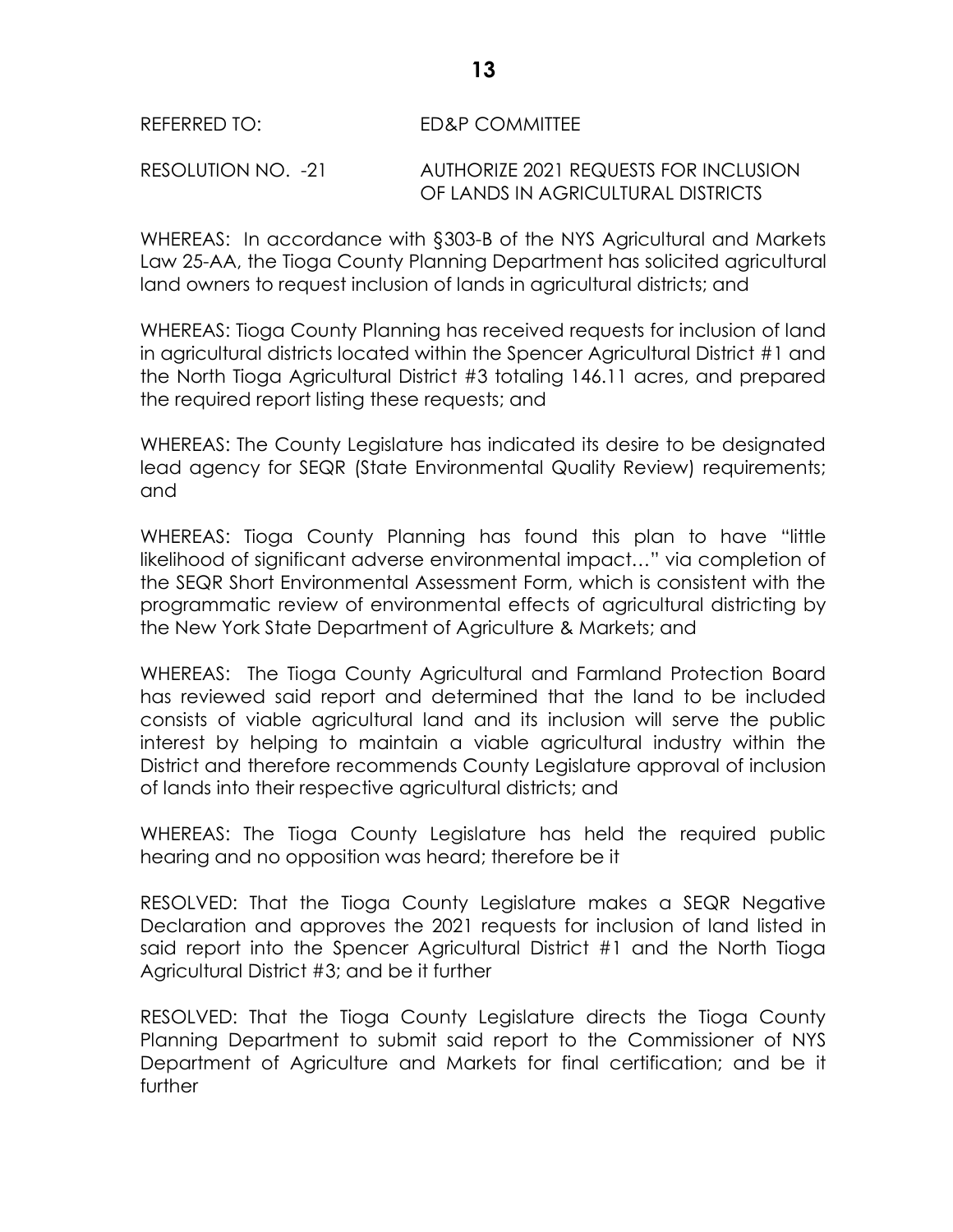RESOLVED: That it is the intent of this body, upon approval by the Commissioner of NYS Department of Agriculture & Markets, to make these inclusions to the Spencer Agricultural District #1 and the North Tioga Agricultural District #3 effective immediately.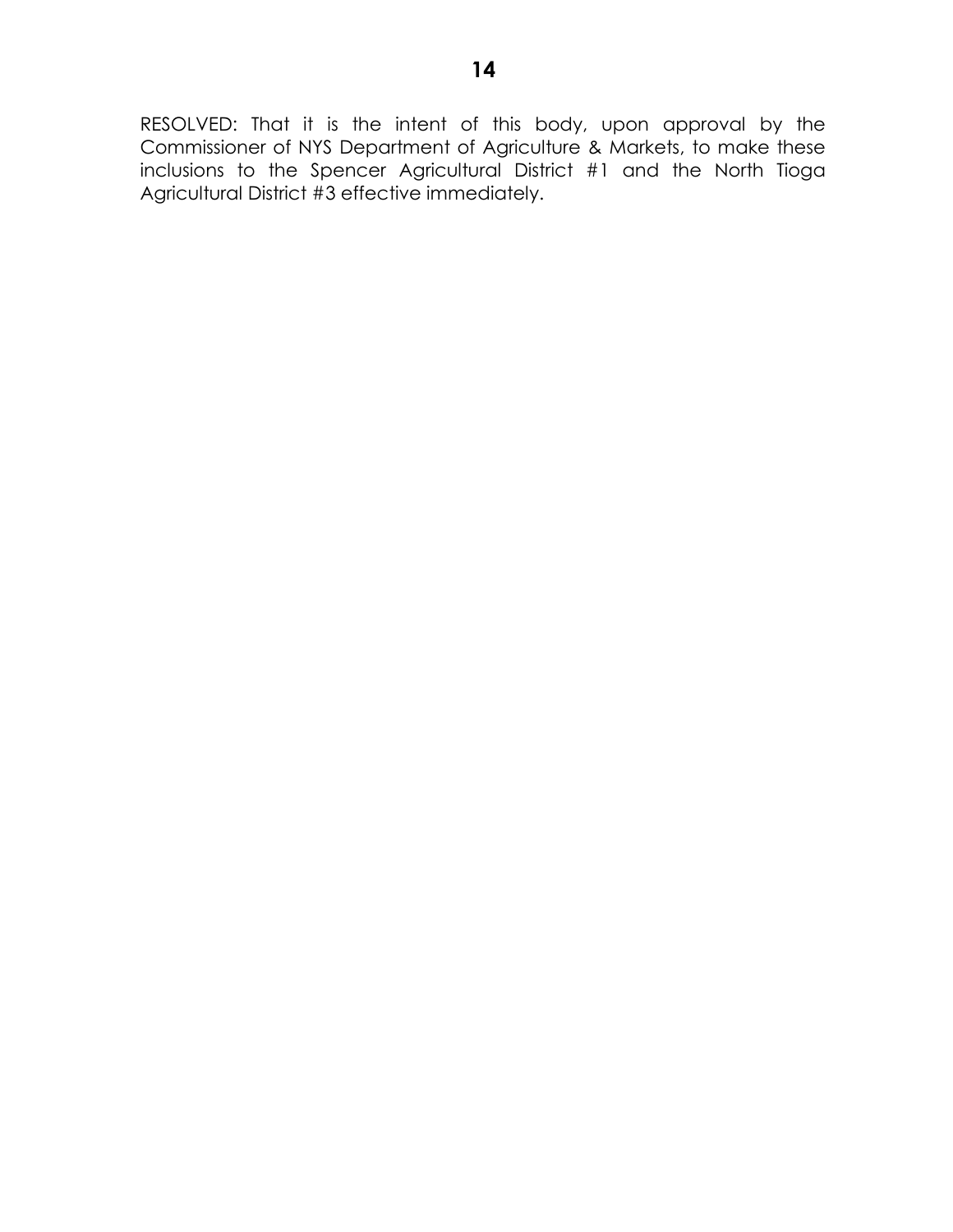## REFERRED TO: LEGISLATIVE WORKSESSION

## RESOLUTION NO. -21 ADOPT TIOGA COUNTY PANDEMIC OPERATIONS PLAN

WHEREAS: In June 2020 the NYS Legislature amended the NYS Labor Law by adding §27-c which mandates that all municipalities develop and adopt a Pandemic Operations Plan to be complete by April 1, 2021; and

WHEREAS: The County Legislature has developed its County Operations Plan with input from every Department and incorporated comments received from its Unions; and

WHEREAS: Said Plan contains all required components and, upon adoption, will be posted to the Legislature page on the County's website, tiogacountyny.gov; therefore be it

RESOLVED: That the Tioga County Legislature hereby adopts Tioga County's Pandemic Operations Plan.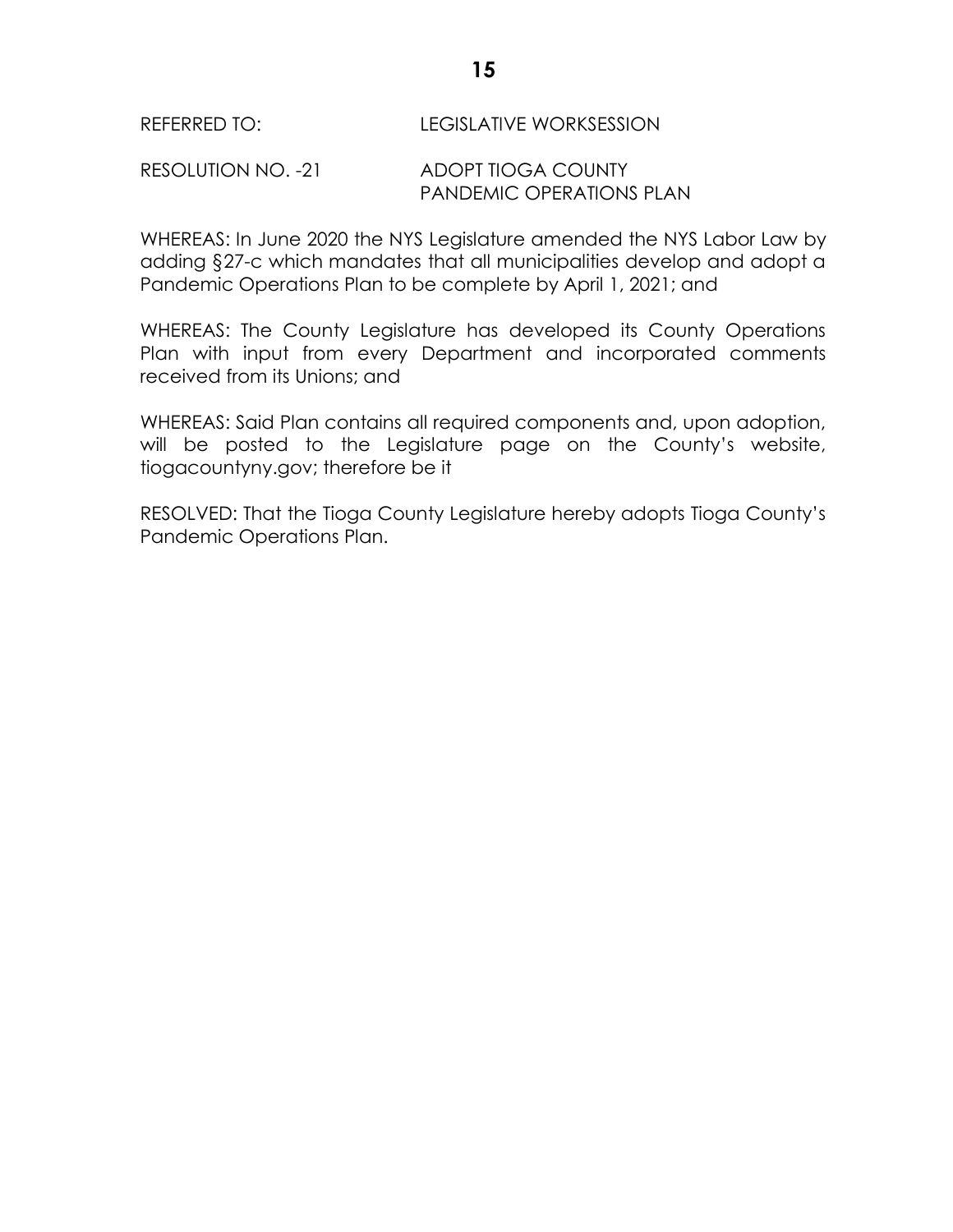| REFERRED TO: | ED&P COMMITTEE                          |
|--------------|-----------------------------------------|
|              | <b>INFORMATION TECHNOLOGY COMMITTEE</b> |
|              |                                         |

RESOLUTION NO. -21 REQUESTING THE RESCINDING OF THE NEW YORK STATE FIBER RIGHT-OF-WAY FEE

WHEREAS: The 2019-2020 New York State budget contained language that enacted a right-of-way use and occupancy fee for any fiber optic cables located in or crossing a state-controlled right-of-way and authorized the New York State Department of Transportation (NYSDOT) to enter feebearing permits with fiber optic installers; and

WHEREAS: In 2020 organizations, businesses, legislators, and residents of Tioga County became aware of the fee because NYSDOT started charging the fee; and

WHEREAS: In Tioga County it is virtually impossible to install fiber optic cables for any distance without utilizing or crossing a State right-of-way; and

WHEREAS: The coronavirus pandemic has caused more people to be working from home and more students to be learning from home, and has increased the use of telemedicine, thus magnifying the need for additional broadband services in unserved and underserved areas so that rural residents may engage in everyday activities; and

WHEREAS: Governor Andrew M. Cuomo, in his 2021 State of the State address championed his Connectivity Agenda which includes, among other provisions, enactment of a requirement for affordable internet for lowincome families and a series of actions to promote broadband build-out and market competition; and

WHEREAS: The Governor said, "Without affordable broadband, people are not just disconnected, they are disenfranchised. Broadband must be available to everyone, everywhere, and in New York, we will make sure it is."; and

WHEREAS: The NYSDOT fiber right-of-way fee is acting as a significant financial deterrent to broadband buildout in rural areas, with some projects already cancelled and others put on hold due to the fact that these fees will cost providers hundreds of thousands, and in some cases, millions of dollars annually; and

WHEREAS: Legislation has been introduced in the Legislature to repeal these counterproductive sections of law that prevent the expansion of affordable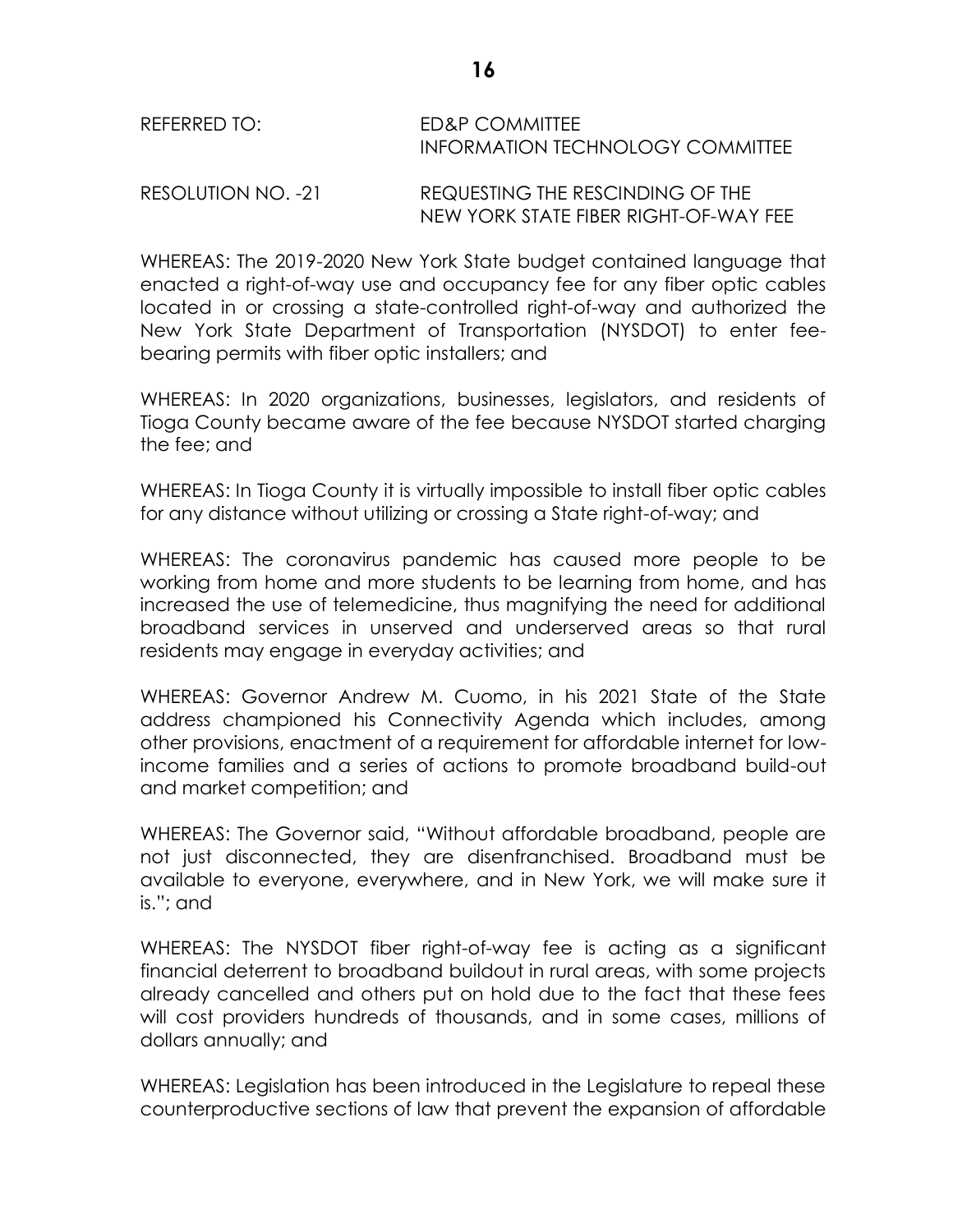broadband services in unserved and underserved communities across New York; therefore be it

RESOLVED: That the Tioga County Legislature formally opposes the enactment of the NYSDOT right-of-way fees on fiber optic cable and urges the Governor and the New York State Legislature to rescind the right-of-way use and occupancy fees on fiber cable immediately, so that the Governor's pledge can be fulfilled and the expansion of the fiber network in Tioga County may continue in order to serve unserved and underserved areas; and be if further

RESOLVED: That the Tioga County Legislature shall forward copies of this resolution to Governor Andrew M. Cuomo, the New York State Legislature, and all others deemed necessary and proper.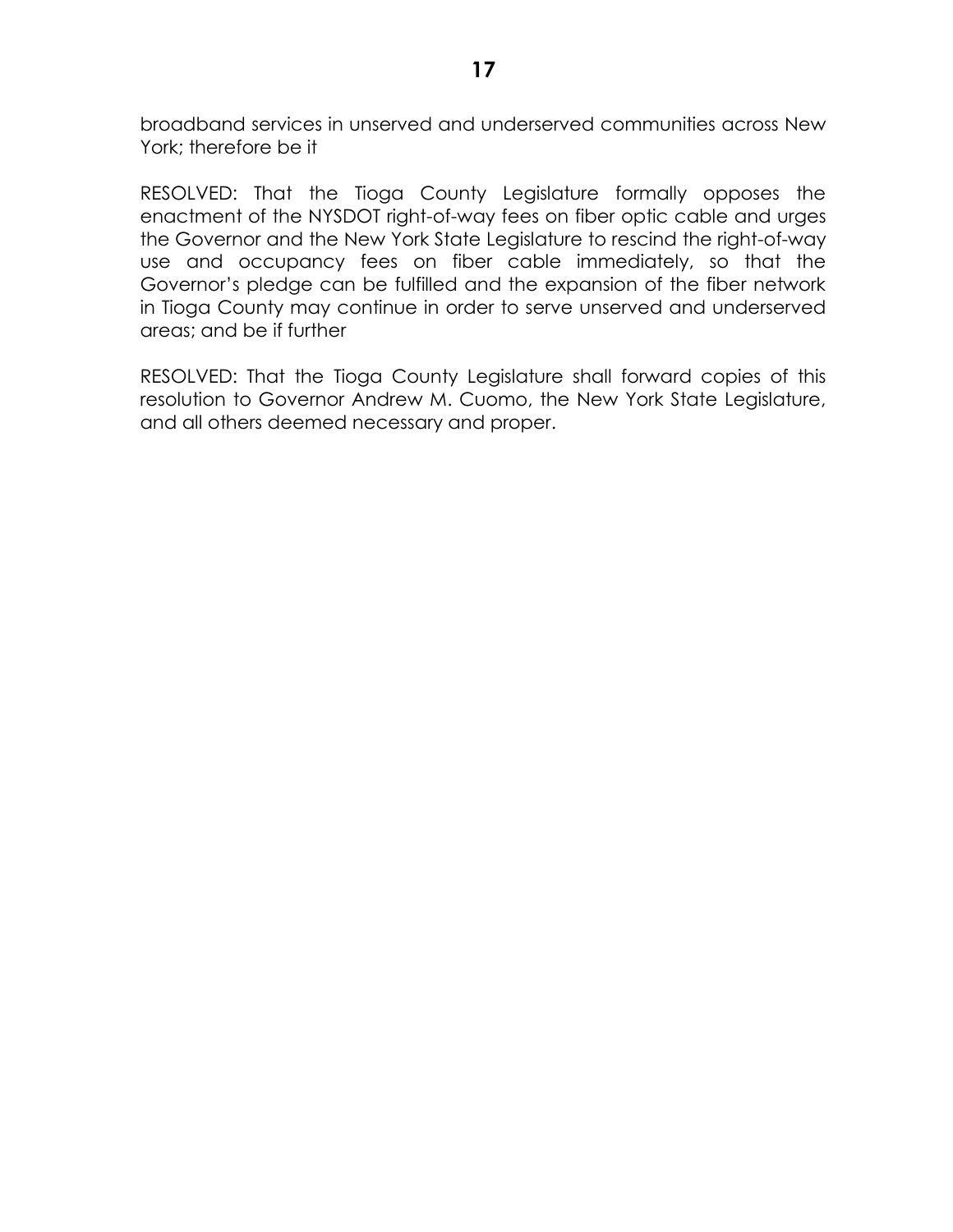#### REFERRED TO: PUBLIC SAFETY COMMITTEE

#### RESOLUTION NO. -21 AUTHORIZE THE SUBMISSION OF THE 2020-2021 PSAP OPERATIONS GRANT

WHEREAS: The NYS Office of Interoperable and Emergency Communications has announced the 2020-2021 PSAP (Public Safety Answering Point) Operations grant funding; and

WHEREAS: County Policy Section 9 (e) (former policy #47) requires that a resolution be approved before any such grant application is submitted. However, due to the short notification period, the Tioga County Sheriff's Office had to submit an application for this funding by February 24, 2021; therefore be it

RESOLVED: That the Tioga County Sheriff's Office be authorized to submit the appropriate grant application for the purpose of securing this funding, after the fact, and authorizes the Chair of the Legislature to sign such application.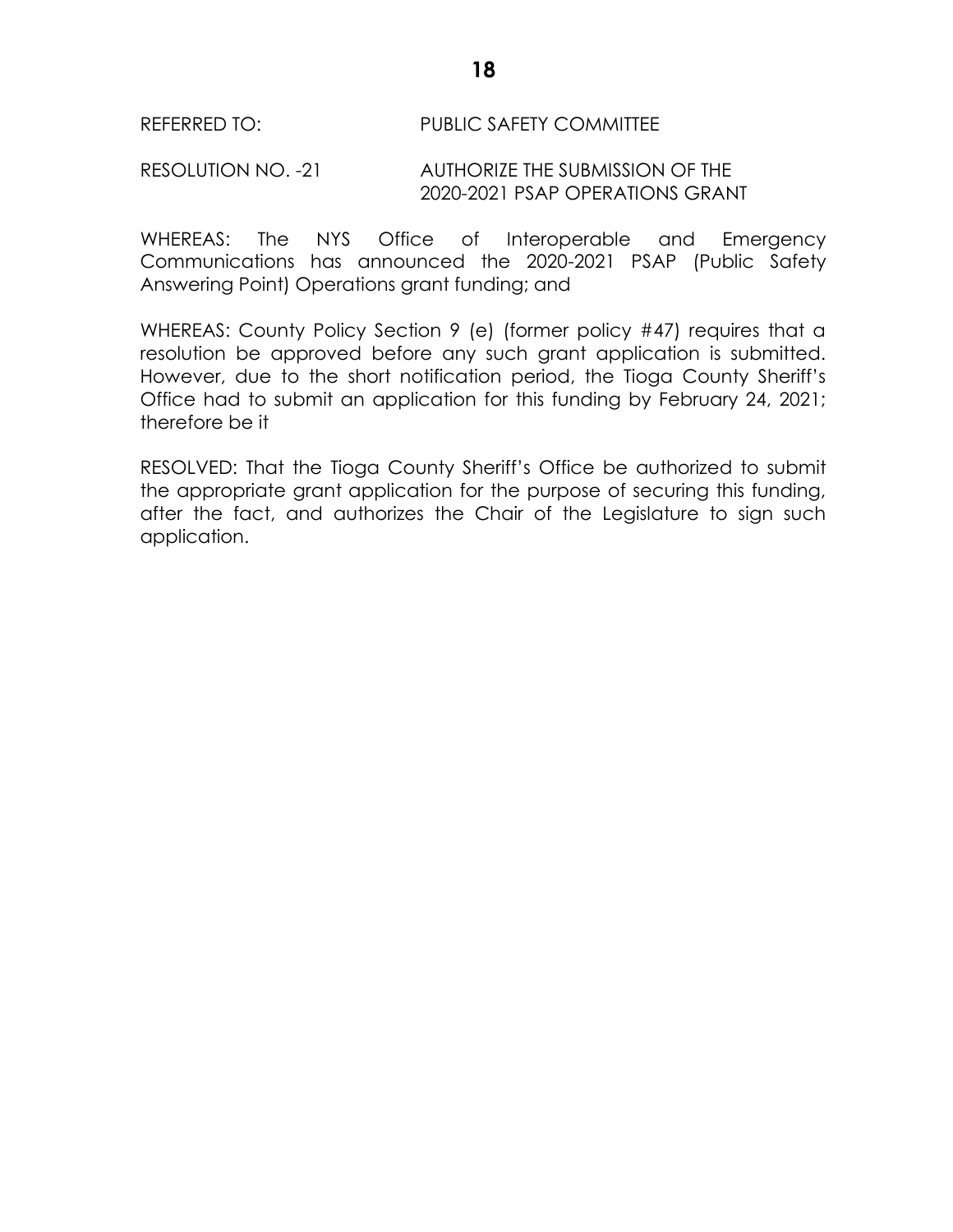REFERRED TO: ADMINISTRATIVE SERVICES COMMITTEE

RESOLUTION NO. -21 AUTHORIZE INCREASE IN ADMINISTERING MORTGAGE TAX BY THE TIOGA COUNTY CLERK AS APPROVED BY NEW YORK STATE DEPARTMENT OF TAXATION AND FINANCE

WHEREAS: Section 262 (Article 11) of the New York State tax law mandates that recording officers are entitled to receive for the county all necessary expenses for the purpose of administration of the mortgage tax in their office and approved allowance by the New York State Department of Taxation and Finance; and

WHEREAS: The Tioga County Clerk has requested proper compensation that are reasonable and necessary allowances to cover county expenditures for collection, disbursements of the mortgage tax; and

WHEREAS: The Tioga County Clerk's office has submitted to the New York State Department of Taxation and Finance a mortgage expense request of \$145,260.05 per year; and

WHEREAS: The Tioga County Clerk has been authorized by New York State Department of Taxation and Finance to increase the mortgage expense to be \$145,260.05 for the period of April 1, 2021 – March 31, 2022; therefore be it

RESOLVED: That the County Clerk be authorized to collect or withhold from its disbursements in twelve (12) equal monthly installments of \$12,105.00 at a total annum amount of \$145,260.00.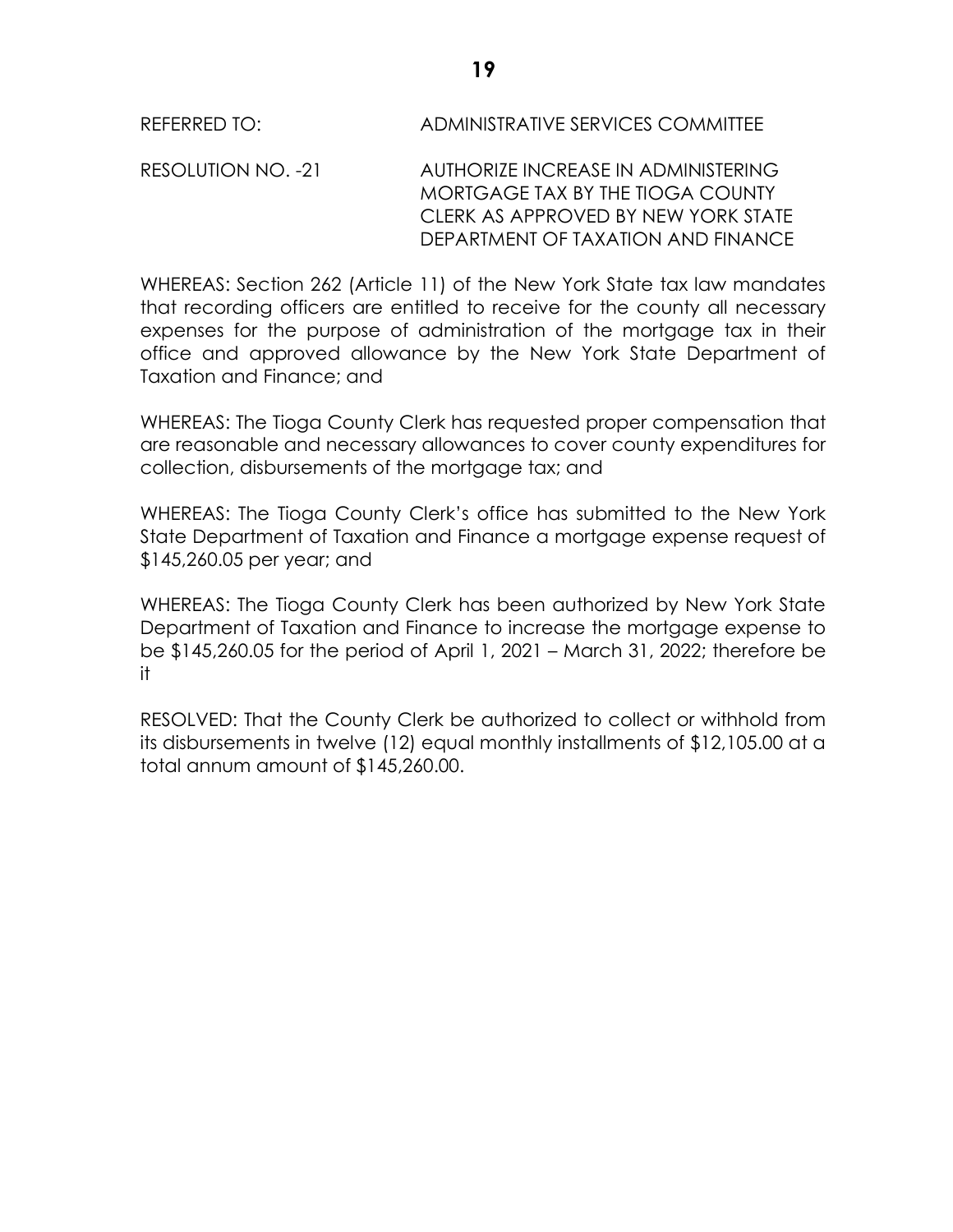## REFERRED TO: FINANCE COMMITTEE

## RESOLUTION NO. -21 ERRONEOUS ASSESSMENT TOWN OF TIOGA

WHEREAS: An application for Corrected Tax Roll for the year 2021 indicates that parcel #148.00-1-11.11 Account #30 in the Town of Tioga assessed to Cindy Agnellino is erroneous in that the Tioga Central School District returned an unpaid school bill that was protected by bankruptcy; therefore be it

RESOLVED: That a new tax bill be issued to Cindy Agnellino as follows:

|                  | Original Bill # | Corrected Bill # |
|------------------|-----------------|------------------|
| County           | \$2596.24       | \$2596.24        |
| <b>Town Wide</b> | \$950.69        | \$950.69         |
| School           | \$3064.98       | \$0.00           |
| Fire             | \$313.23        | \$313.23         |
| <b>Total</b>     | \$6925.14       | \$3860.16        |

RESOLVED: That the erroneous school tax of \$2864.47 be charged back to the Tioga Central School District; and be it further

RESOLVED: That the Tioga County Treasurer's penalty of \$200.51 be charged to the proper account in the records of the County Treasurer's Office.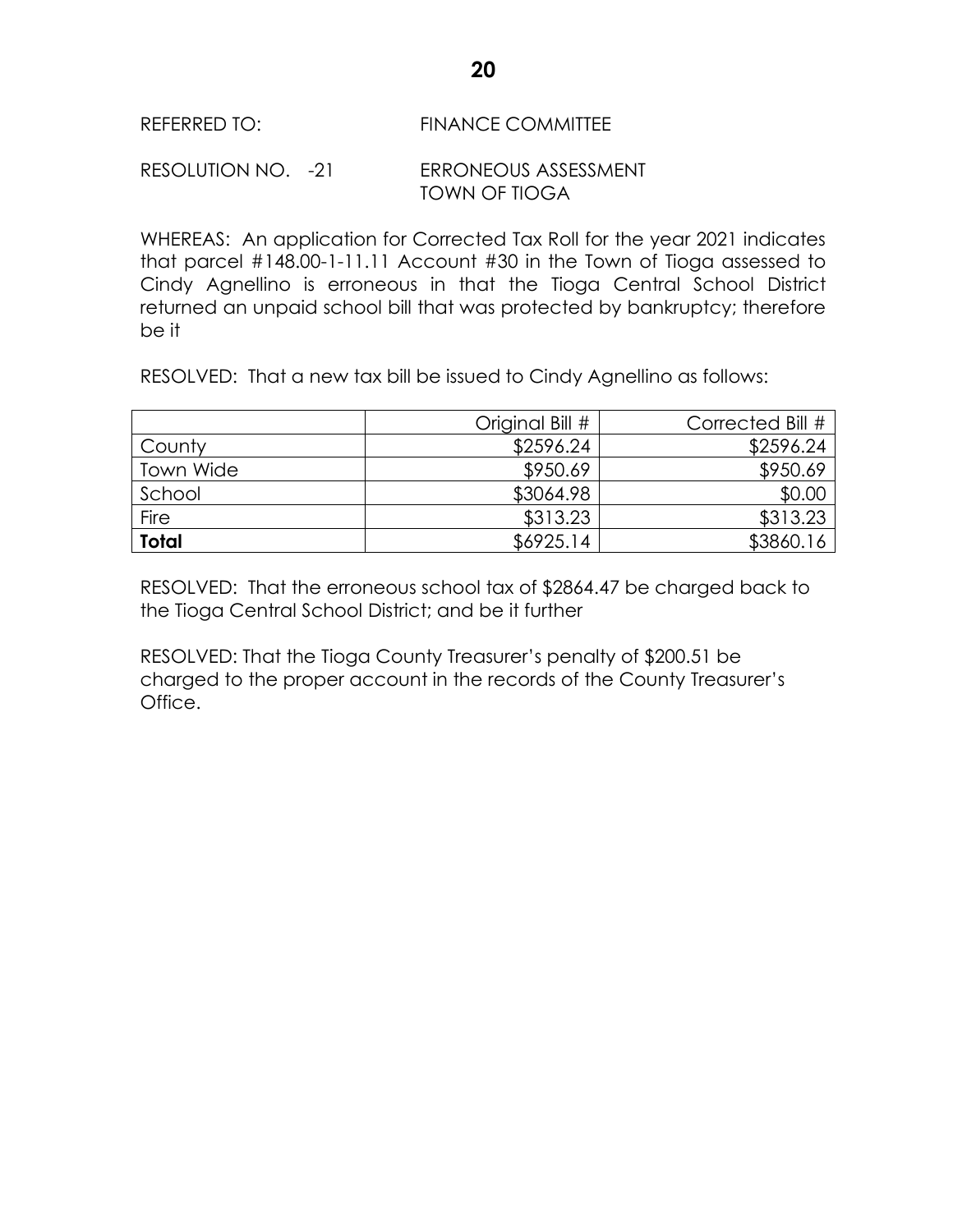#### REFERRED TO: FINANCE COMMITTEE

#### RESOLUTION NO. -21 ERRONEOUS ASSESSMENT TOWN OF SPENCER

WHEREAS: An application for Corrected Tax Roll for the year 2021 indicates that parcel #58.00-1-53.22 Account #1720 in the Town of Spencer assessed to State of New York Mortgage on the 2020 assessment roll is erroneous in that the exemption 12100 was not applied; and

WHEREAS: State of New York Mortgage is wholly exempt; and

WHEREAS: A 2021 Town and County bill was erroneously generated for this parcel; therefore be it

RESOLVED: That Bill #1601 in the amount of \$5,597.54, produced for State of New York Mortgage, in the Town of Spencer be rendered null and void; and be it further

RESOLVED: That the erroneous county tax of \$1,398.86 be charged to the proper account in the records of the County Treasurer; and be it further

RESOLVED: That the erroneous town tax of \$1,040.62 be charged back to the Town of Spencer; and be it further

RESOLVED: That the erroneous Fire tax of \$85.02 be charged back to the Spencer Fire Department; and be it further

RESOLVED: That the erroneous returned school tax of \$2,872.00 be charged back to the Spencer-Van Etten School District; and it be further

RESOLVED: That the erroneous County Penalty of \$201.04 be charged back to the proper account in the records of the County Treasurer.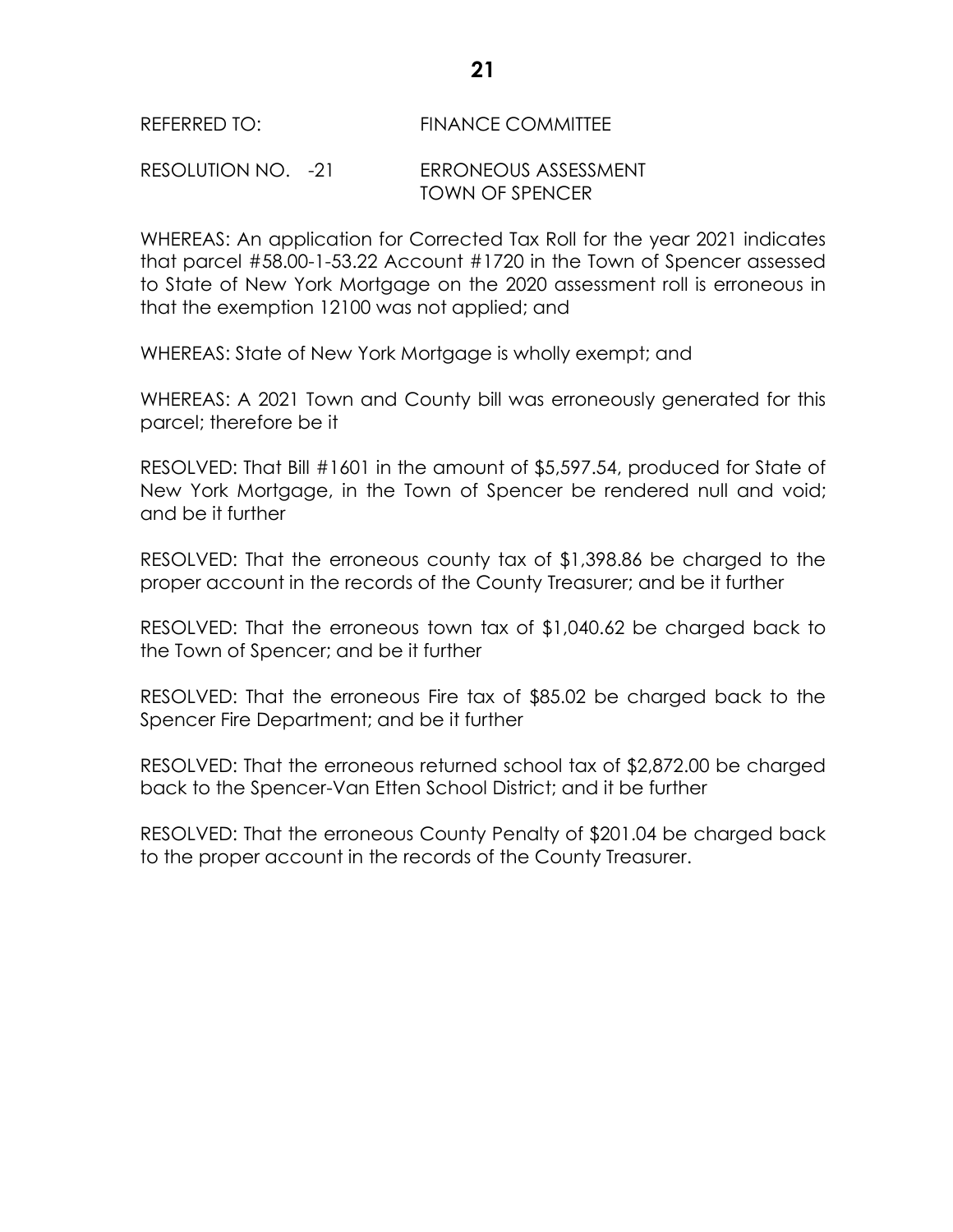| REFERRED TO: | <b>FINANCE COMMITTEE</b> |
|--------------|--------------------------|
|              |                          |

RESOLUTION NO. -21 ERRONEOUS ASSESSMENT TOWN OF BARTON

WHEREAS: An application for Corrected Tax Roll for the years 2019 & 2020 indicates that parcel #155.00-1-2.111 Account #11346 in the Town of Barton, assessed to John & James Vanderhoof, was created erroneously due to a mapping error; and

WHEREAS: Town and County tax bills for 2019 and 2020 were generated and remain unpaid; and

WHEREAS: It was discovered that this parcel should not have been created and was deleted from the 2020 assessment roll to stop future erroneous tax bills from being generated; therefore be it

RESOLVED: That the 2019 Bill #3902 in the amount of \$966.51 and the 2020 Bill #3630 in the amount of \$196.60, produced for John & James Vanderhoof, in the Town of Barton, be rendered null and void; and be it further

RESOLVED: That the erroneous county tax of \$126.99 be charged to the proper account in the records of the County Treasurer; and be it further

RESOLVED: That the erroneous town tax of \$26.29 be charged back to the Town of Barton; and be it further

RESOLVED: That the erroneous Fire tax of \$11.42 be charged back to the Barton Fire Department; and be it further

RESOLVED: That the erroneous returned school tax of \$933.09 be charged back to the Waverly School District; and it be further

RESOLVED: That the erroneous County Penalty of \$65.32 be charged back to the proper account in the records of the County Treasurer.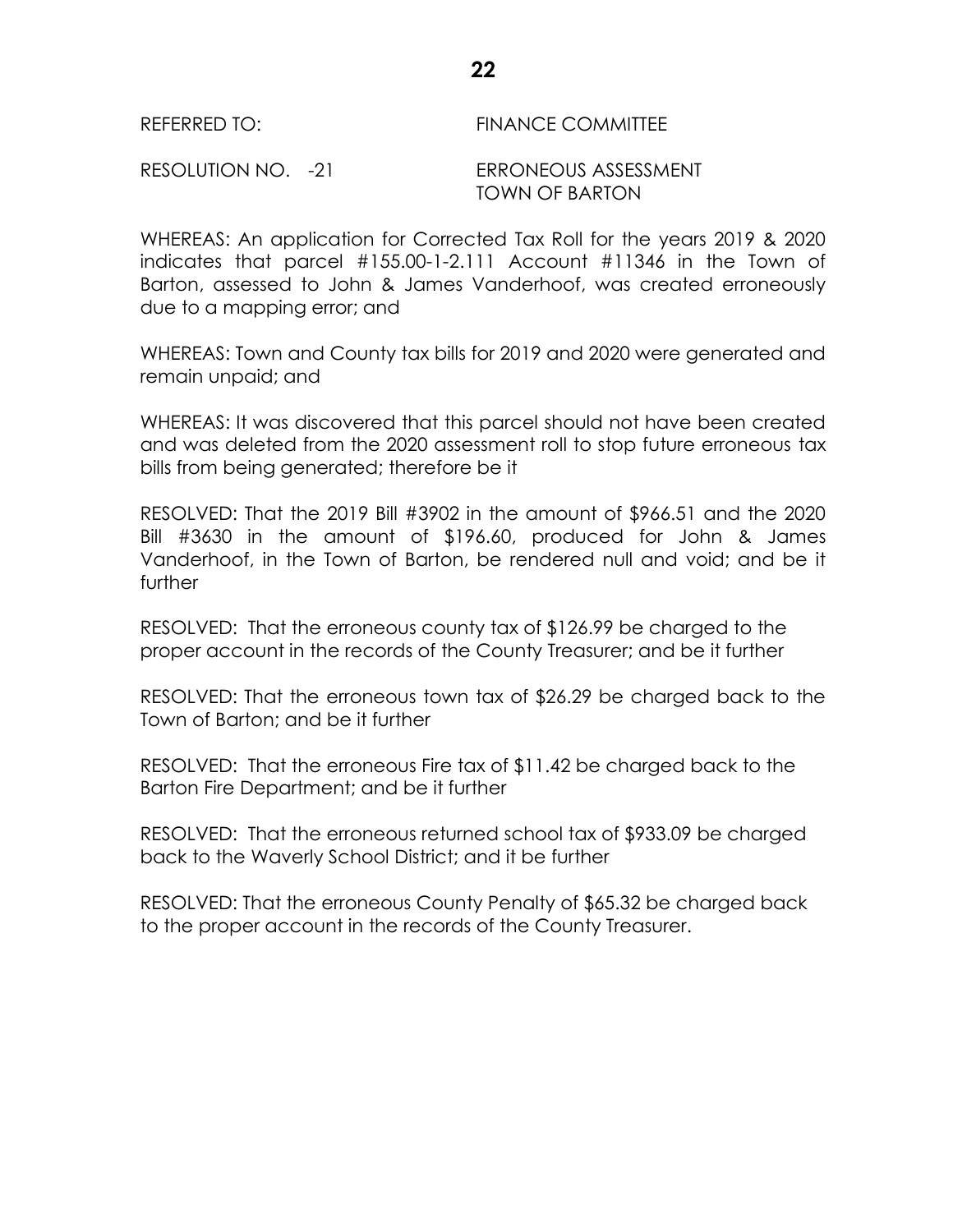| REFERRED TO: | <b>HEALTH &amp; HUMAN SERVICES COMMITTEE</b> |
|--------------|----------------------------------------------|
|              | <b>FINANCE COMMITTEE</b>                     |

| RESOLUTION NO. - 21 | <b>TRANSFER OF FUNDS</b> |
|---------------------|--------------------------|
|                     | SOCIAL SERVICES          |

WHEREAS: Resolution 55-21 re-established prior year funds in the amount of \$191,228 to account A6010.540487 Program Expense; and

WHEREAS: It was determined that the funds should have been reestablished to A6123.540487 JD Program Expense; and

WHEREAS: Transfer of funds and budget modifications requires Legislative approval; therefore be it

RESOLVED: That funding be transferred as follows:

|     | From: A6010.540487 Program Expense | \$191,228.00 |
|-----|------------------------------------|--------------|
| To: | A6123.540487 JD Program Expense    | \$191,228.00 |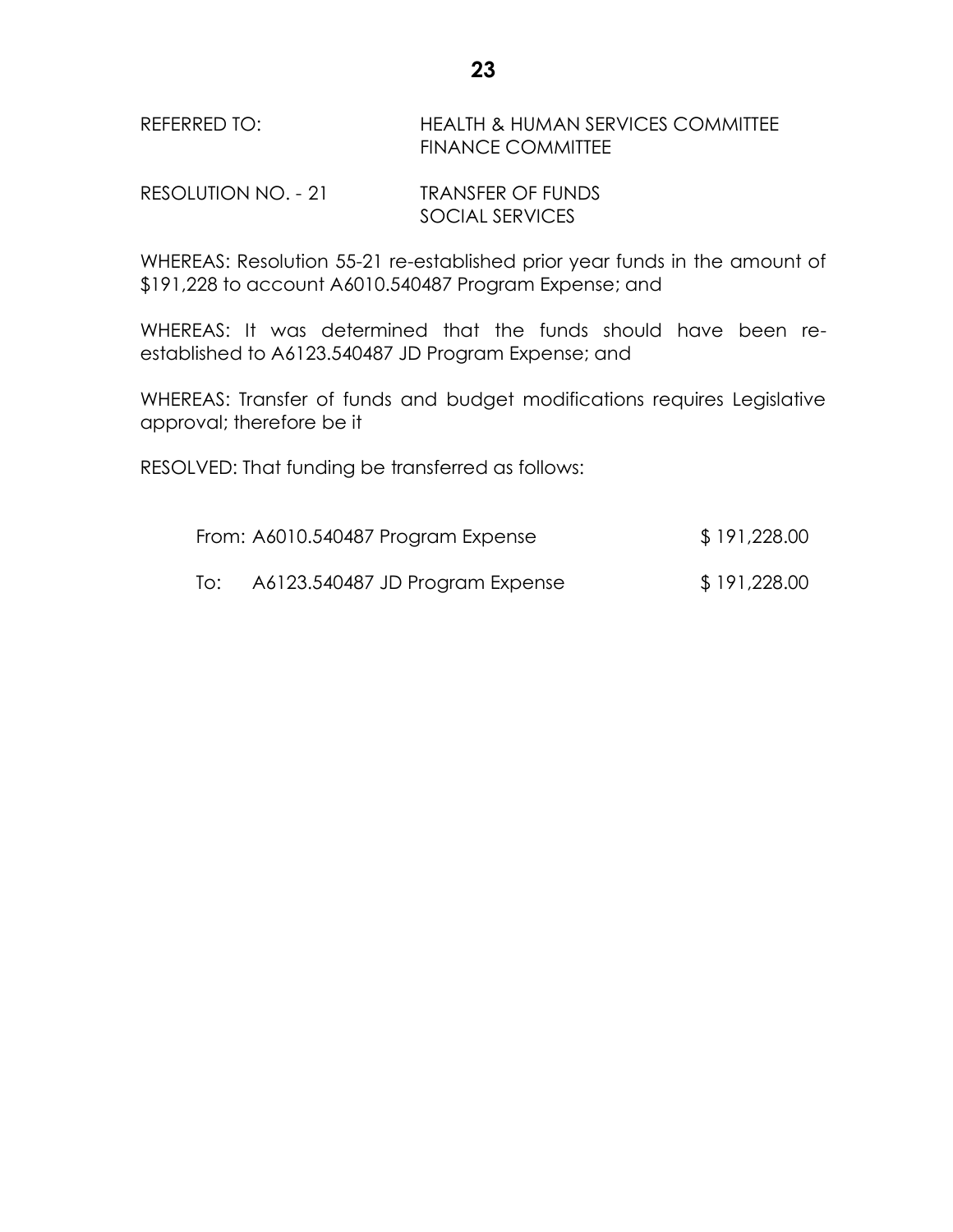| REFERRED TO:        | <b>HEALTH &amp; HUMAN SERVICES COMMITTEE</b><br>FINANCE COMMITTEE |
|---------------------|-------------------------------------------------------------------|
| RESOLUTION NO. - 21 | APPROPRIATION OF FUNDS AND<br>AMEND 2021BUDGET                    |

WHEREAS: Safe Harbor NY funding has been awarded to Tioga County Department of Social Services from the Office of Children and Family Services to raise awareness about sexually exploited youth; and

WHEREAS: Appropriation of funds and budget modification requires legislative approval; therefore be it

RESOLVED: That funding be appropriated as follows:

|     | From: A6010.436100 State Aid: Administration | \$25,000 |
|-----|----------------------------------------------|----------|
| To: | A6010.540487 Program Expense                 | \$10,000 |
| To: | A6010.540140 Contracting Expenses            | \$15,000 |

SOCIAL SERVICES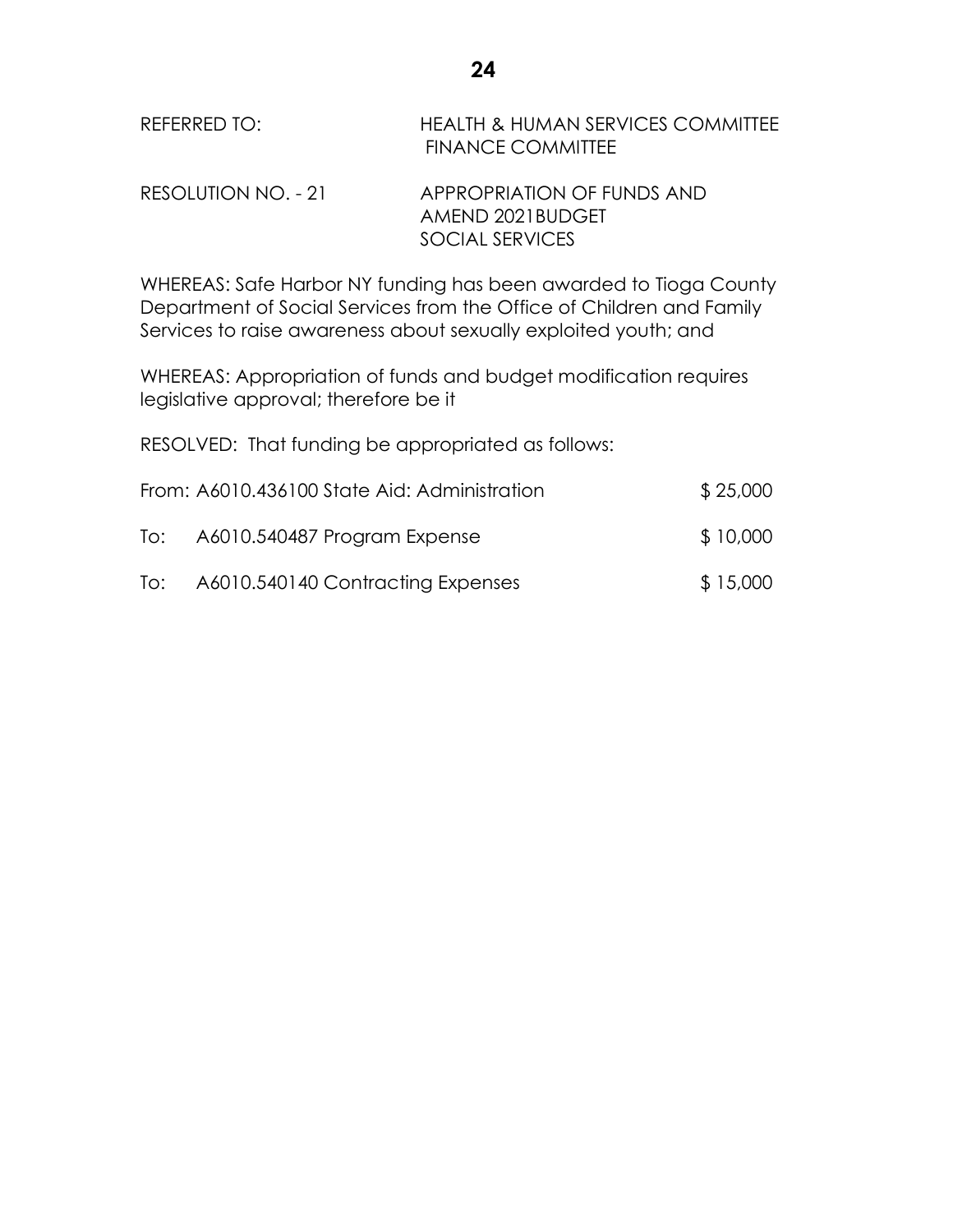RESOLUTION NO. -21 RESOLUTION APPORTIONING FORFEITURE OF CRIME PROCEEDS FOR DRUG ENFORCEMENT **ACTIVITIES** 

WHEREAS: Resolution 239-20 established a system for the disposal of property, the order of priority of disbursements and the restrictions on the use of both pre-conviction and post-conviction forfeitures of crime proceeds; and

WHEREAS: Amounts received in general fund of County restricted for Law enforcement purposes should be used for Law enforcement purpose by the District Attorney in the year received. If not used, the unexpended balance shall be transferred to Criminal Proceed Forfeiture Reserve Fund (Account A-388901). The amounts in this account must be used in the next succeeding fiscal year for Law enforcement purposes by the District Attorney; and

WHEREAS: Tioga County has a remaining budget of crime forfeiture proceeds in 2020 that will need to be carry forward into 2021. The Sheriff's remaining budget is \$2,436.22 and the District Attorney's remaining budget is \$4,112.90; and

WHEREAS: There are two Crime Proceeds reserves accounts that have balances that need to be allocated into the District Attorney's budget. Crime Proceeds Restricted (388901) \$7,096.90 and Crime Proceeds Unrestricted (388905) \$16,299.11; and

WHEREAS: Appropriation of funds and budget modifications requires Legislative approval; therefore be it

RESOLVED: That funding be appropriated as follows:

| FROM: | A1165-426250 Forfeiture of Crime Proceeds<br>A1165-426260 Forfeiture of Crime Proceeds Restricted \$8,924.86 | \$18,584.06  |
|-------|--------------------------------------------------------------------------------------------------------------|--------------|
| TO:   | A1165-540335 Asset Forfeiture Expense                                                                        | \$27,508.92  |
| FROM: | A3110-426250 Forfeiture of Crime Proceeds<br>A3110-426260 Forfeiture of Crime Proceeds Restricted \$2,139.12 | \$<br>297.10 |
| TO:   | A3110-540335 Asset Forfeiture Expense                                                                        | \$2,436.22   |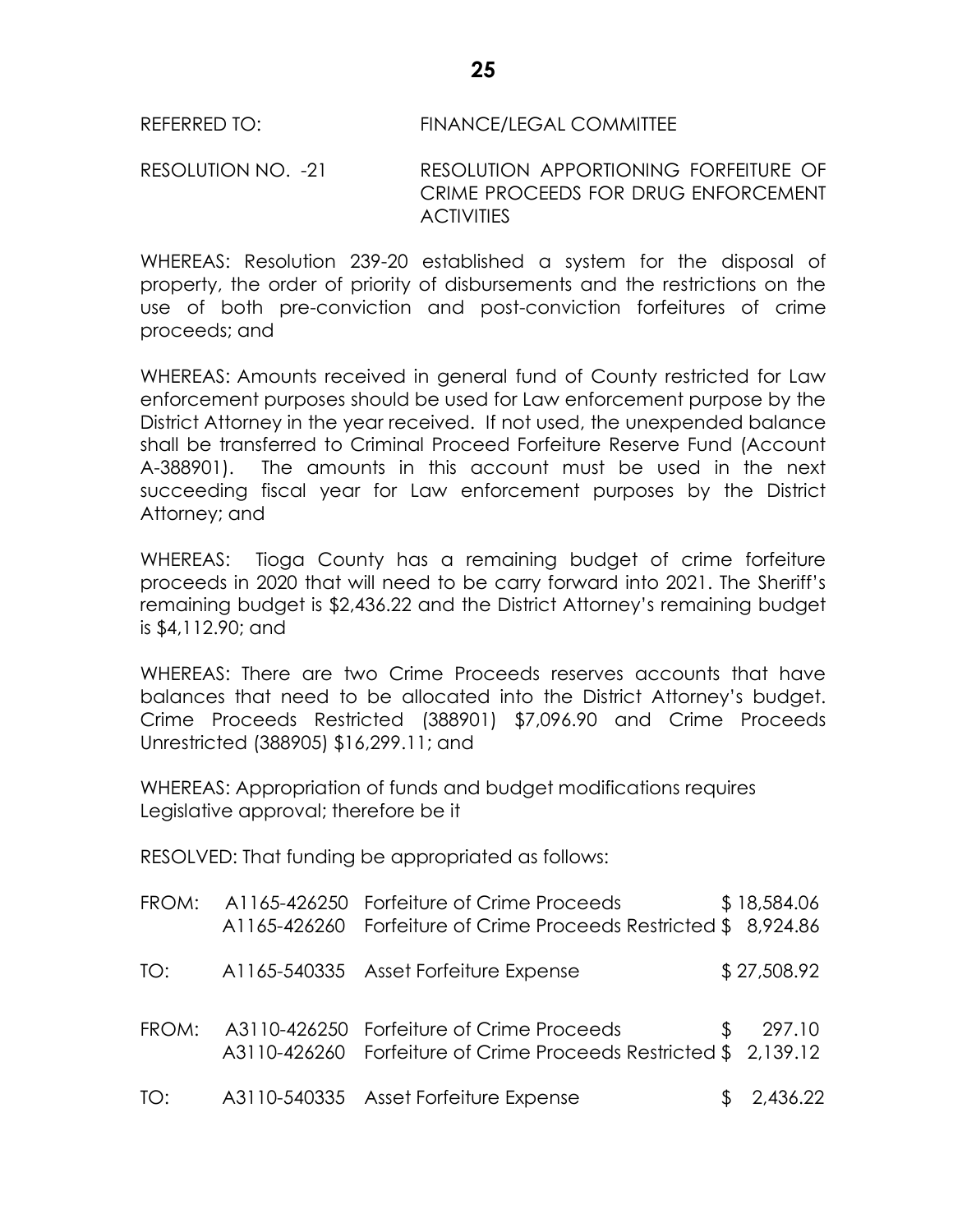# REFERRED TO: PUBLIC SAFETY COMMITTEE FINANCE COMMITTEE

RESOLUTION NO. -21 RE-ESTABLISH PRIOR YEAR 2020 CAPITAL FOR 2021 BUDGET FOR FIRE/EMO

WHEREAS: Personal Protective Equipment order was placed in 2020 for the Fire/EMO department but will not be received prior to the closing of 2020; and

WHEREAS: Prior year Capital Equipment requests need to be reestablished for the remaining unspent balance as of year-end 2020 for purchase or completion in 2021; therefore it be

RESOLVED: That the following accounts and amounts be re-established:

## Capital Equipment

A3410 520215 Personal Protective Equipment \$ 6,000.00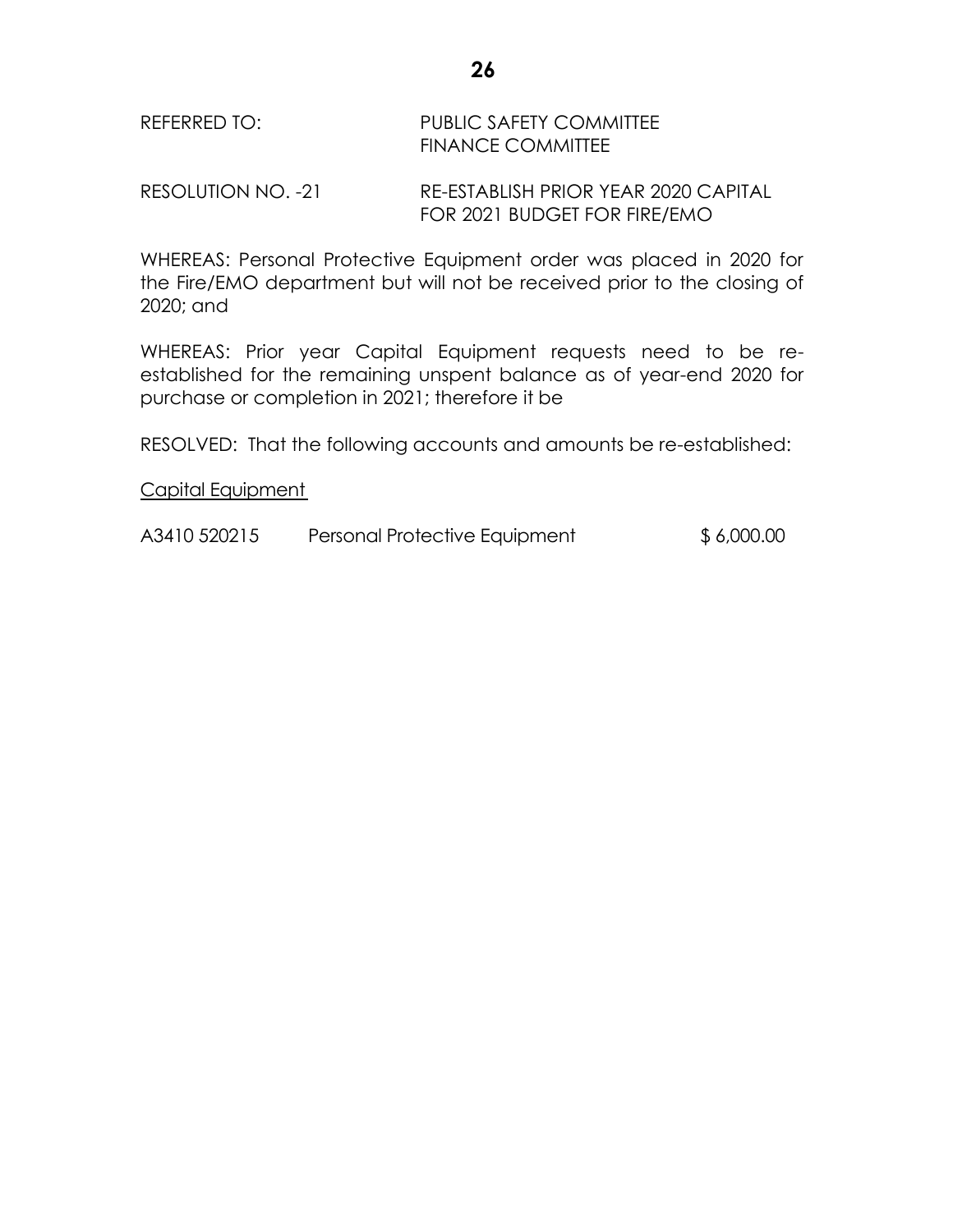| REFERRED TO:       | <b>PUBLIC SAFETY COMMITTEE</b><br><b>FINANCE COMMITTEE</b>                                                     |
|--------------------|----------------------------------------------------------------------------------------------------------------|
| RESOLUTION NO. -21 | RE-ESTABLISH PRIOR YEAR 2020<br><b>CAPITAL EQUIPMENT FUNDS</b><br>AMEND 2021 BUDGET<br><b>SHERIFF'S OFFICE</b> |

WHEREAS: Police vehicles were ordered in 2020 for the Sheriff's Office utilizing 2020 budgeted monies. Due to COVID production delays, the vehicles will not be received prior to the closing of the budget year 2020; and

WHEREAS: 2020 Capital Equipment funds need to be re-established in the amount of \$64,040.62 and the 2021 budget increased accordingly; therefore be it

RESOLVED: That Capital Equipment Cars account H3110 521060 be reestablished with 2020 money in the amount of \$64,040.62 and the 2021 budget be increased accordingly.

H3110 521060 Capital Equipment Cars 664,040.62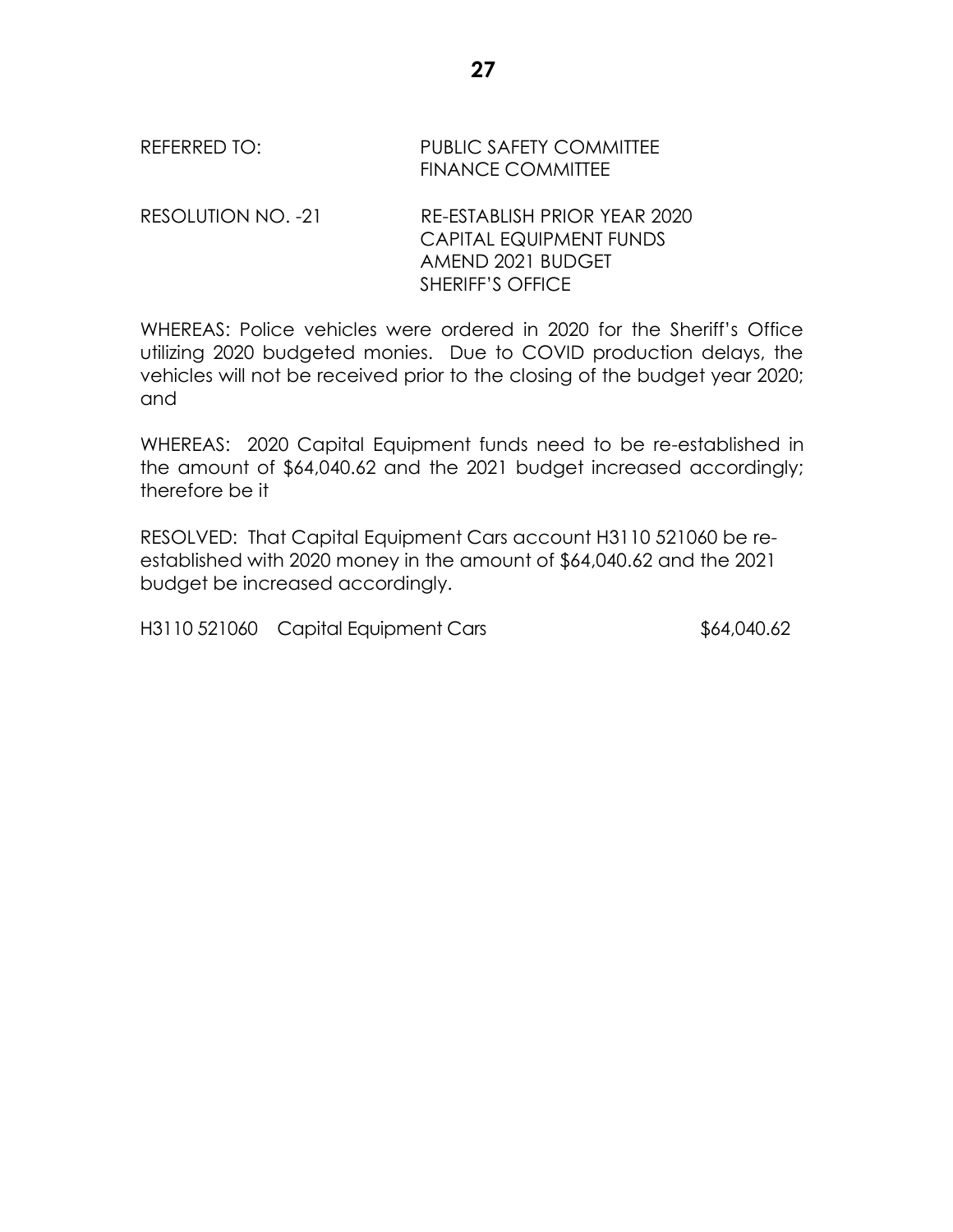REFERRED TO: HEALTH & HUMAN SERVICES COMMITTEE FINANCE COMMITTEE RESOLUTION NO. -21 RE-ESTABLISH PRIOR YEAR 2020

CAPITAL EQUIPMENT FUNDS AMEND 2021 BUDGET PUBLIC HEALTH

WHEREAS: Tioga County Public Health (TCPH) ordered a vehicle in 2020 for TCPH utilizing 2020 budgeted monies. Due to COVID production delays, the vehicle will not be received prior to the closing of the budget year 2020; and

WHEREAS: 2020 Capital Equipment funds need to be re-established in the amount of \$18,000.61 and the 2021 budget increased accordingly; therefore be it

RESOLVED: That Capital Equipment Cars account H4011 520060 be reestablished with 2020 money in the amount of \$18,000.61 and the 2021 budget be increased accordingly.

H4011 520060 Capital Equipment Cars \$18,000.61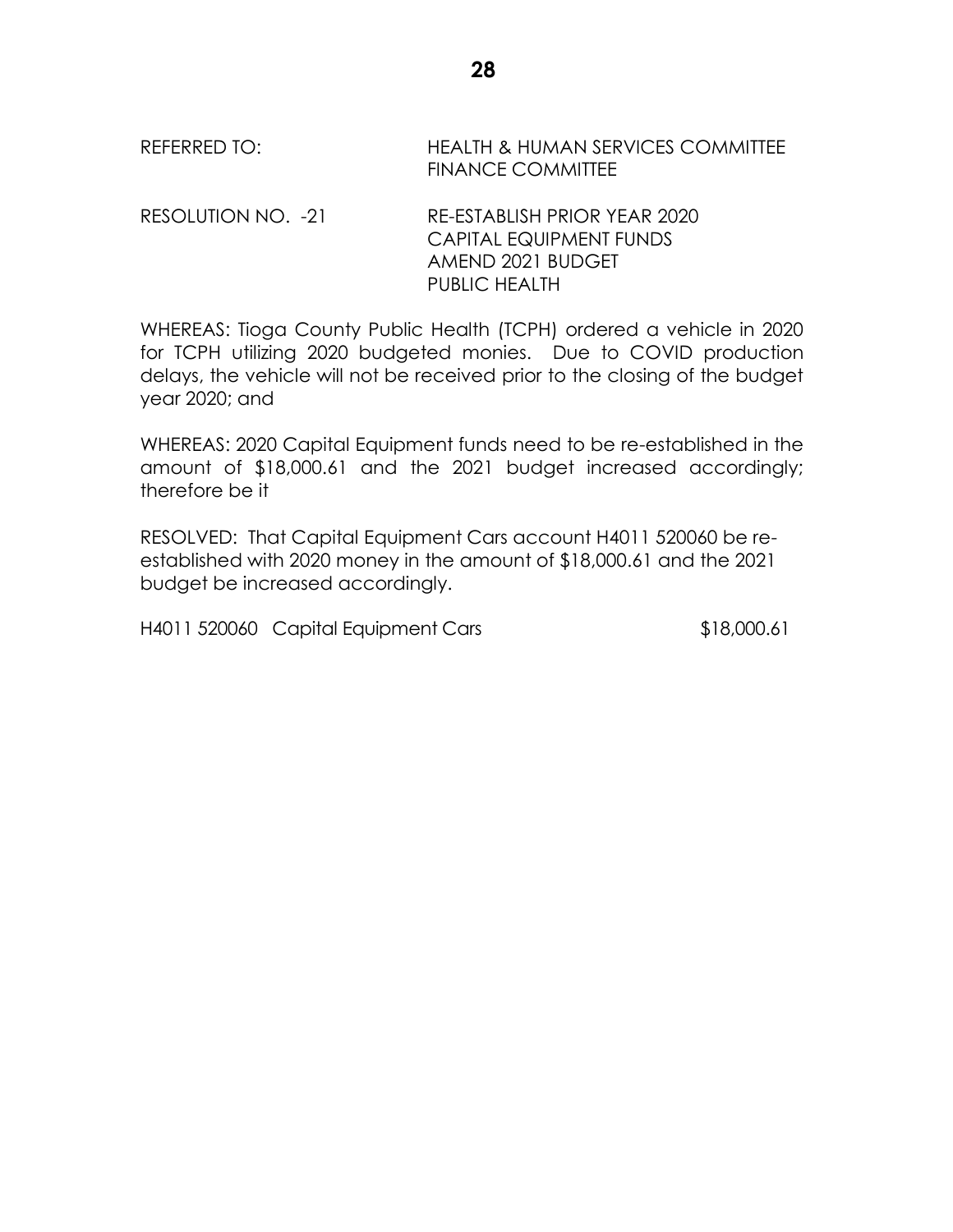| REFERRED TO: | <b>PUBLIC WORKS COMMITTEE</b> |
|--------------|-------------------------------|
|              | <b>FINANCE COMMITTEE</b>      |

RESOLUTION NO. -21 RE-ESTABLISH PRIOR YEAR 2020 BUCKET LOADER BUDGET

WHEREAS: Prior Year Projects Fund needs to be re-established for the remaining unspent balance as of year-end 2020 for purchase or completion in 2021; therefore be it

RESOLVED: That the following account and amounts are re-established and the 2021 budget is amended:

| <b>Capital Equipment</b> | <b>Amount to Re-Establish</b> |
|--------------------------|-------------------------------|
|                          |                               |

H5130 521920 Bucket Loader \$7,046.05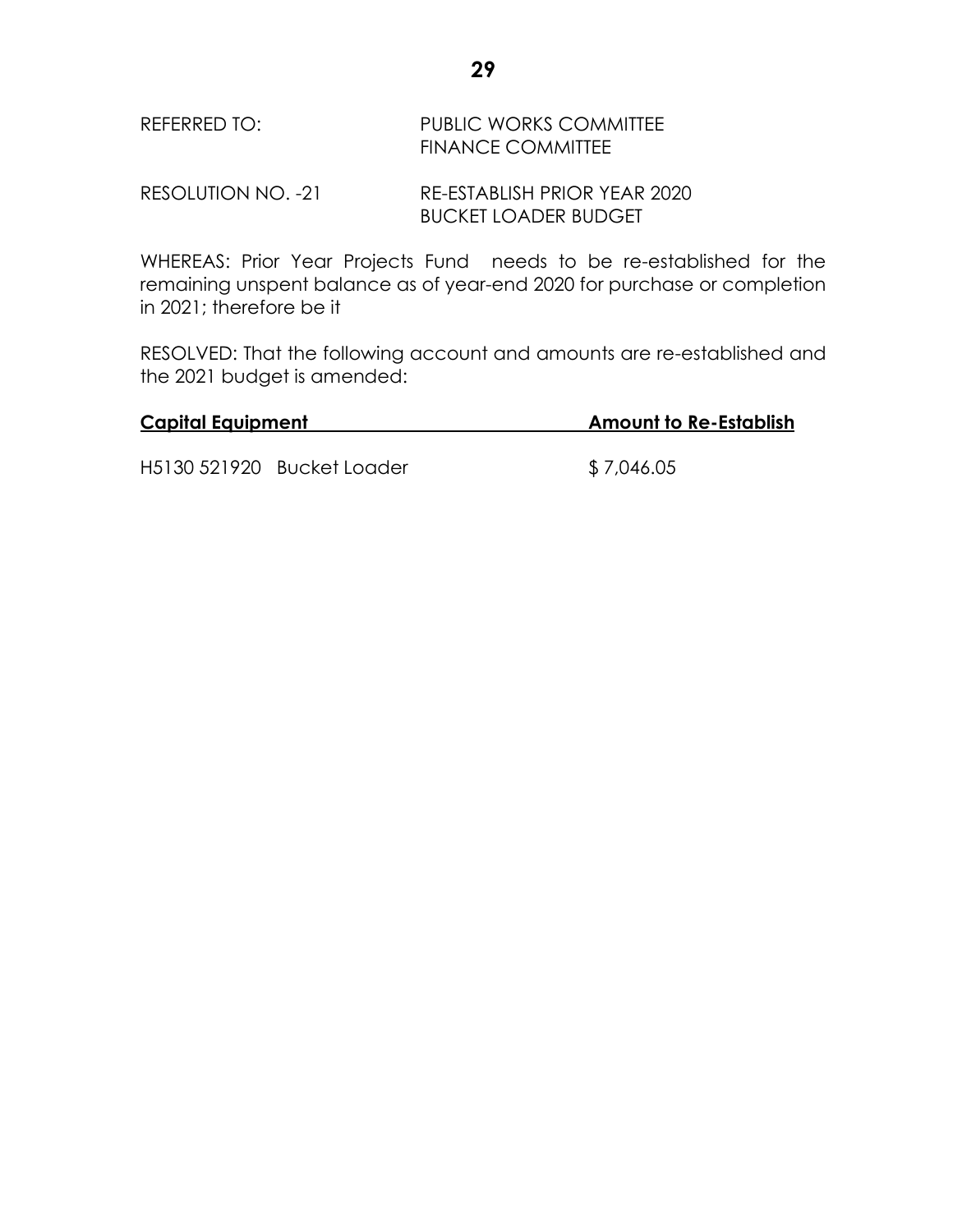RESOLUTION NO. -21 APPROVE SUPPLEMENTAL AGREEMENT FOR WEST CREEK ROAD BRIDGE – CONSTRUCTION SUPPORT AND INSPECTION SERVICES

WHEREAS: Tioga County was awarded funding through NYSDOT 2018 Bridge NY program for a bridge project, West Creek Road over West Branch Owego Creek, BIN 3335200; and

WHEREAS: Delta Engineers was awarded the design services on Resolution 27-19; and

WHEREAS: There is a need for Construction Support and Inspection Services to provide Engineering Services for the project; and

WHEREAS: Delta Engineers, Endwell, NY has submitted a supplemental agreement proposal of \$162,172.00; therefore be it

RESOLVED: That the Tioga County Legislature approve the Supplemental Agreement for Delta Engineers, Endwell, NY to provide Construction Support and Inspection Services not to exceed an extra \$162,172.00, for a new total of \$396,191.00 to be paid out of the following account:

H5110.540004.H1904 – West Creek Road Bridge – BIN 3335200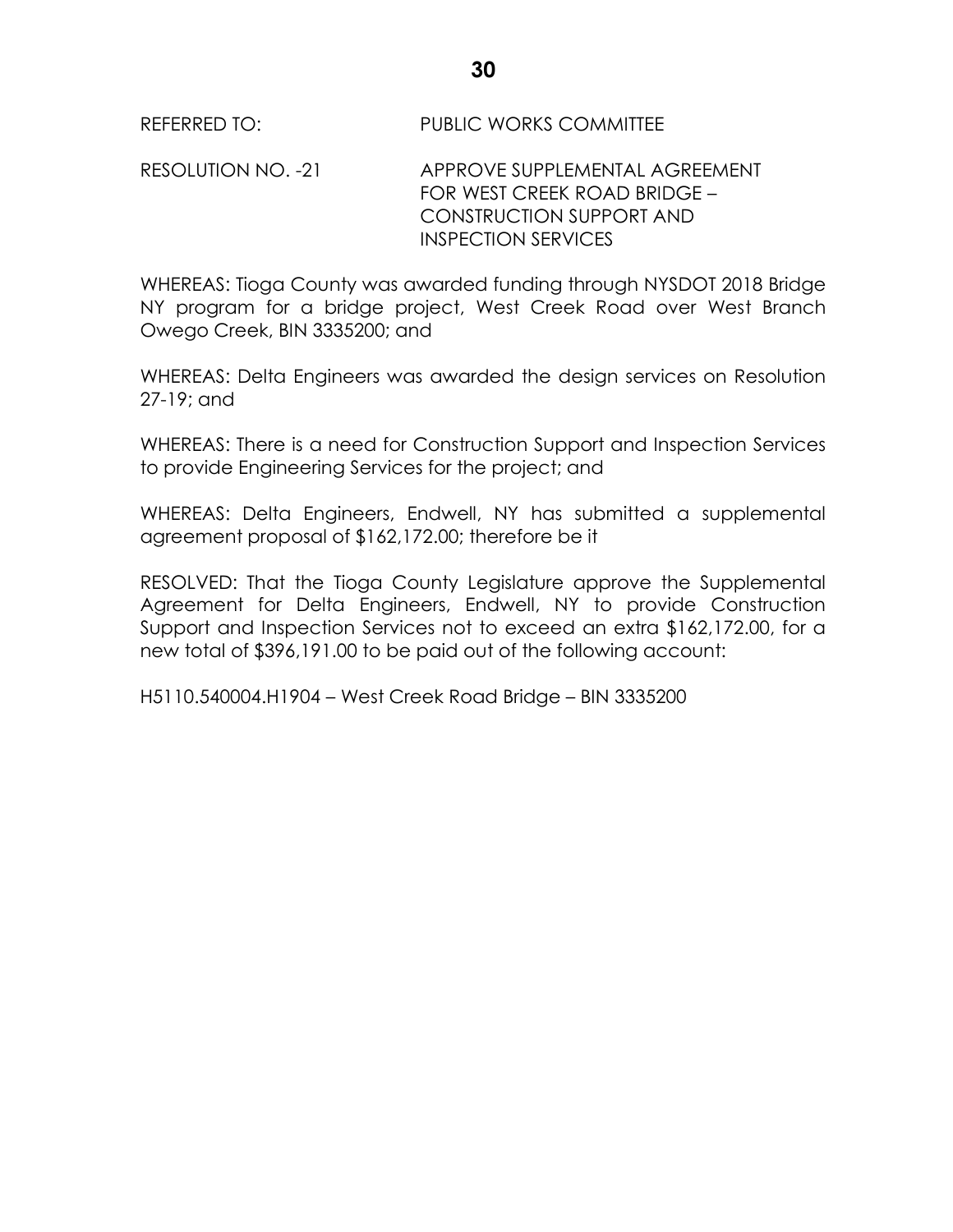RESOLUTION NO. -21 AUTHORIZE AND FUND MICROSOFT SQL SERVER DATABASE LICENSES WITH APPROPRIATION FROM CAPITAL SOFTWARE RESERVE ACCOUNT

WHEREAS: The Tioga County Legislature recognizes the importance of County infrastructure; and

WHEREAS: The County utilizes Microsoft SQL software for critical daily operations; and

WHEREAS: The ITCS Director has evaluated the current Microsoft licensing needs; and

WHEREAS: A need to purchase new versions of Microsoft SQL database software for use on servers for the County's core financial application, County Clerk records system, Board of Elections software and GIS server have been identified due to recent system upgrades; therefore be it

RESOLVED: That the Tioga County Legislature authorizes the payment of software fees in the amount of \$12,379.04 to Dell, the holder of the Microsoft NYS OGS contract for software purchases from the Capital Software Reserve Fund for the purchase of Microsoft Windows SQL Server licenses; and be it further

RESOLVED: That the following funds be transferred:

| FROM: H387804 Capital Software Reserve Fund              | \$12,379.04 |
|----------------------------------------------------------|-------------|
| TO: H1680-520620 Information Technology Capital Software | \$12,379.04 |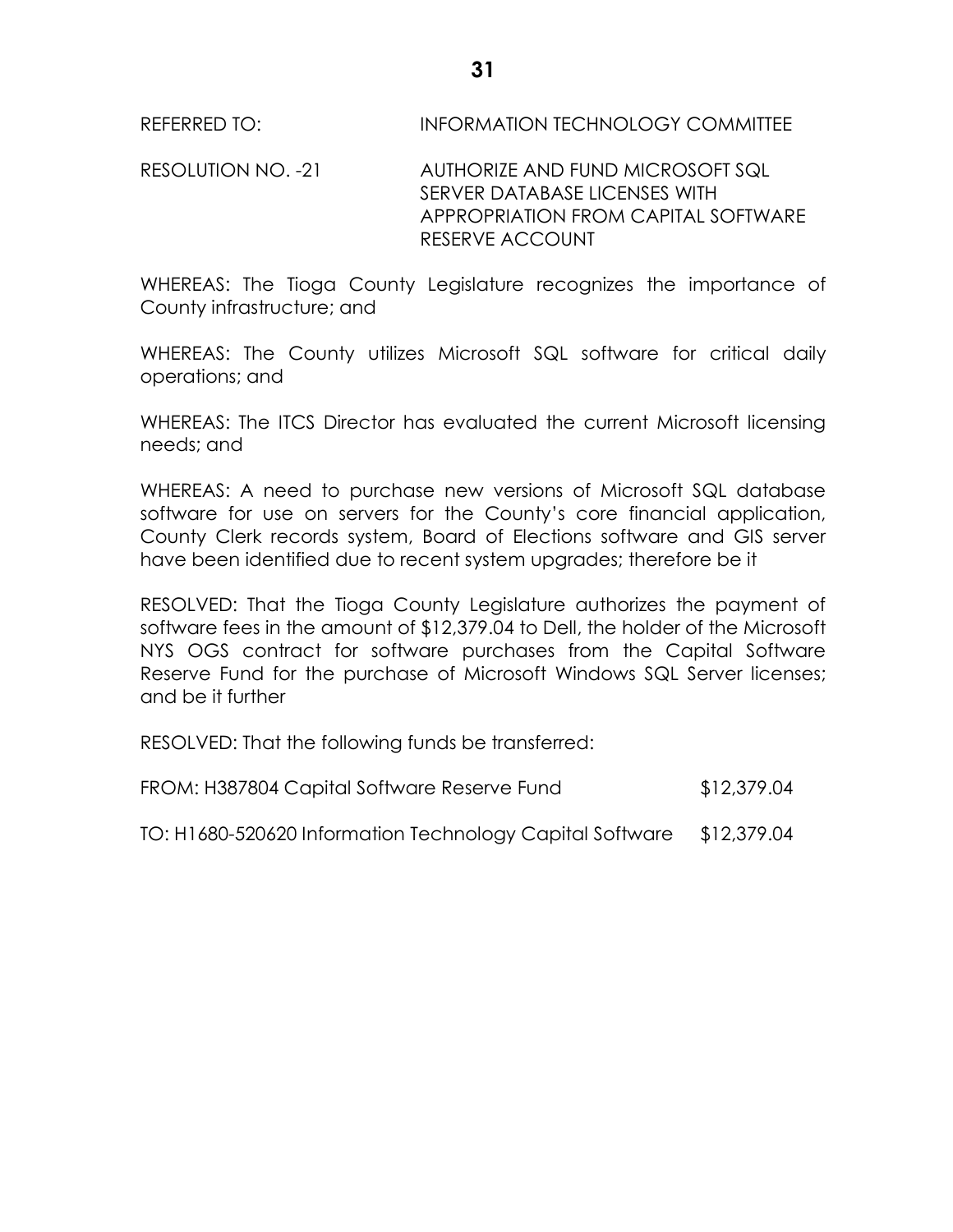# REFERRED TO: LEGISLATIVE WORKSESSION PERSONNEL COMMITTEE

RESOLUTION NO. -21 AMEND EMPLOYEE HANDBOOK: RULES OF THE LEGISLATURE AND FINANCIAL RULES – FIXED ASSETS

WHEREAS: By Resolution No. 61-21 the Records Management and Fixed Asset Programs were moved from the Information Technology & Communication Services (ITCS) to the County Clerk's Office; and

WHEREAS: Several sections of the Employee Handbook need to be amended to reflect this change; and

WHEREAS: The Legislature is desirous of amending the Employee Handbook; therefore be it

RESOLVED: That the Employee Handbook shall be amended as follows:

## **1. Section I – Rules of the Legislature – Subsection 2 – Committees (11):**

Administrative Services – The listing of Departments should include Records Management and Fixed Assets. The following statement should be ADDED:

(6) All matters pertaining to Records Management, including both current and archive records and physical asset inventory of County personal property.

Information Technology & Communications – The following statement should be REMOVED:

(3) All matters pertaining to Records Management, including both current and archive records and physical asset inventory of County personal property.

## **2. Section III – Financial Rules – Subsection c – Fixed Assets:**

Amend all references to the IT Department to read County Clerk's Office.

And be it further

RESOLVED: That the remainder of the Employee Handbook is in full force and effect.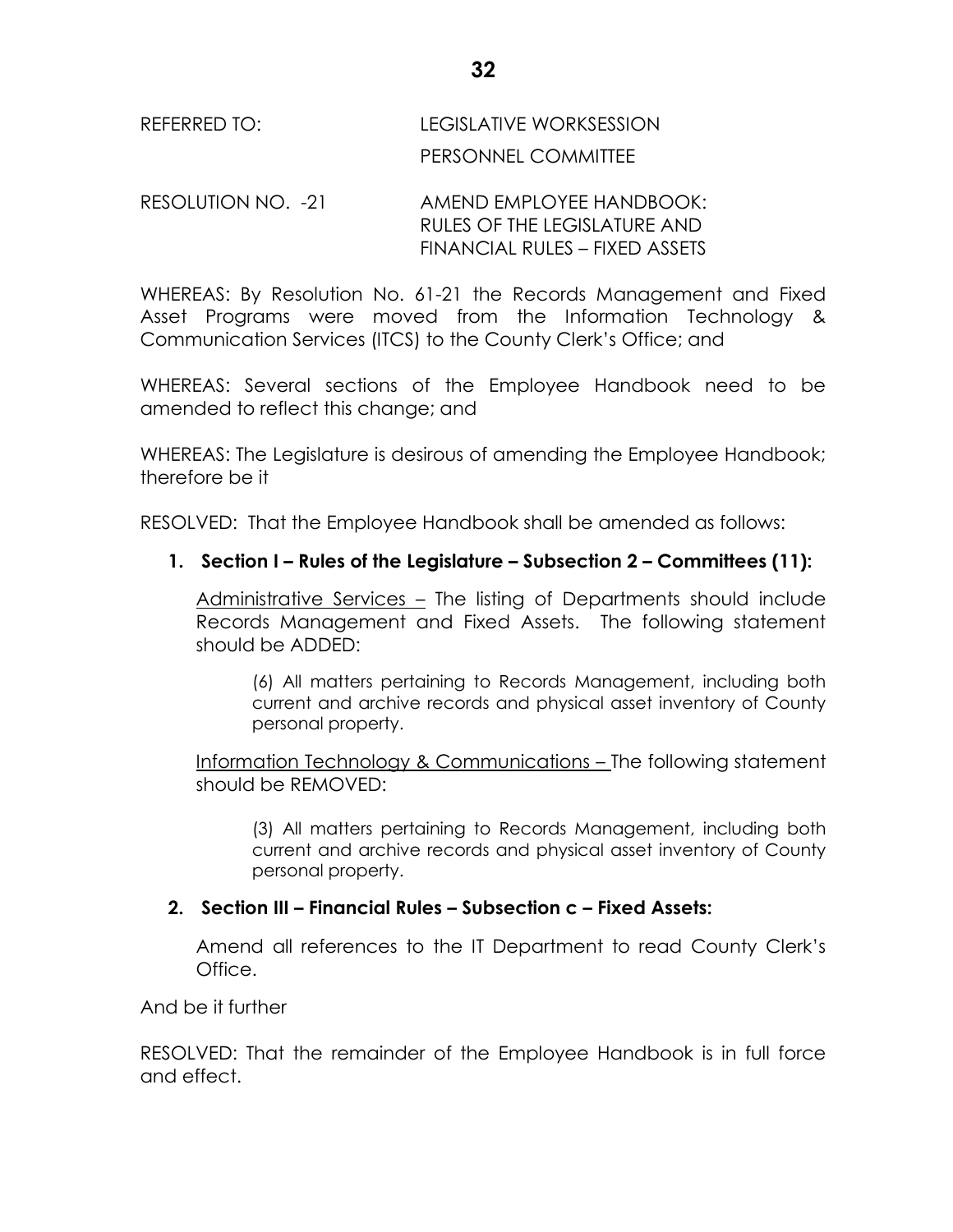REFERRED TO: ADMINISTRATIVE SERVICES COMMITTEE PERSONNEL COMMITTEE

RESOLUTION NO. -21 REAPPOINTMENT OF COUNTY HISTORIAN

WHEREAS: Emma Sedore was first appointed Tioga County Historian on November 13, 2001; and

WHEREAS: She is a dedicated Historian; and

WHEREAS: Her term is set to expire March 31, 2021; therefore be it

RESOLVED: That Emma Sedore of Owego, New York, is hereby reappointed County Historian for a two-year term from April 1, 2021 until March 31, 2023.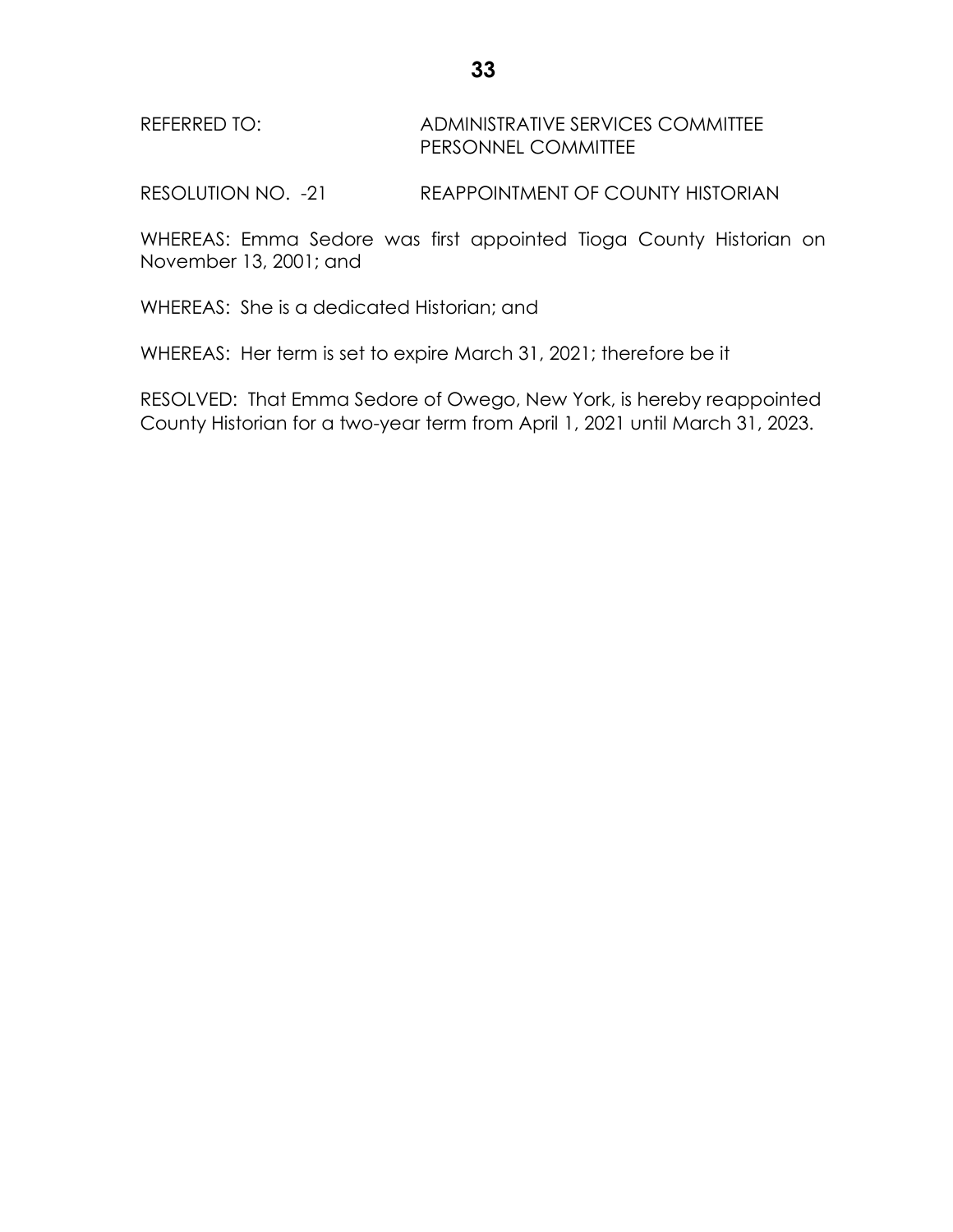| REFERRED TO: | ADMINISTRATIVE SERVICES COMMITTEE |
|--------------|-----------------------------------|
|              | PERSONNEL COMMITTEE               |

RESOLUTION NO. --21 AUTHORIZE WAIVER OF 90-DAY HIRING DELAY- BOARD OF ELECTIONS

WHEREAS: Resolution195-20 created a 90-day hiring delay effective October 1, 2020; and

WHEREAS: The Board of Elections has had a part-time Voting Machine Technician position vacant since December 31, 2020, due to a resignation; and

WHEREAS: The Democratic Election Commissioner received verbal authorization at the December 22, 2020 Legislative Worksession to fill said position prior to the 90-day delay implemented by Resolution 195-20; and

WHEREAS: The Democratic Election Commissioner has selected a candidate to fill said vacancy; therefore be it

RESOLVED: That the Democratic Election Commissioner is hereby granted a waiver from the 90-day hiring delay and is authorized to fill the part-time Voting Machine Technician vacancy with the appointment of Alicha Hatch effective March 10, 2021, at the established rate of \$20.00 per hour.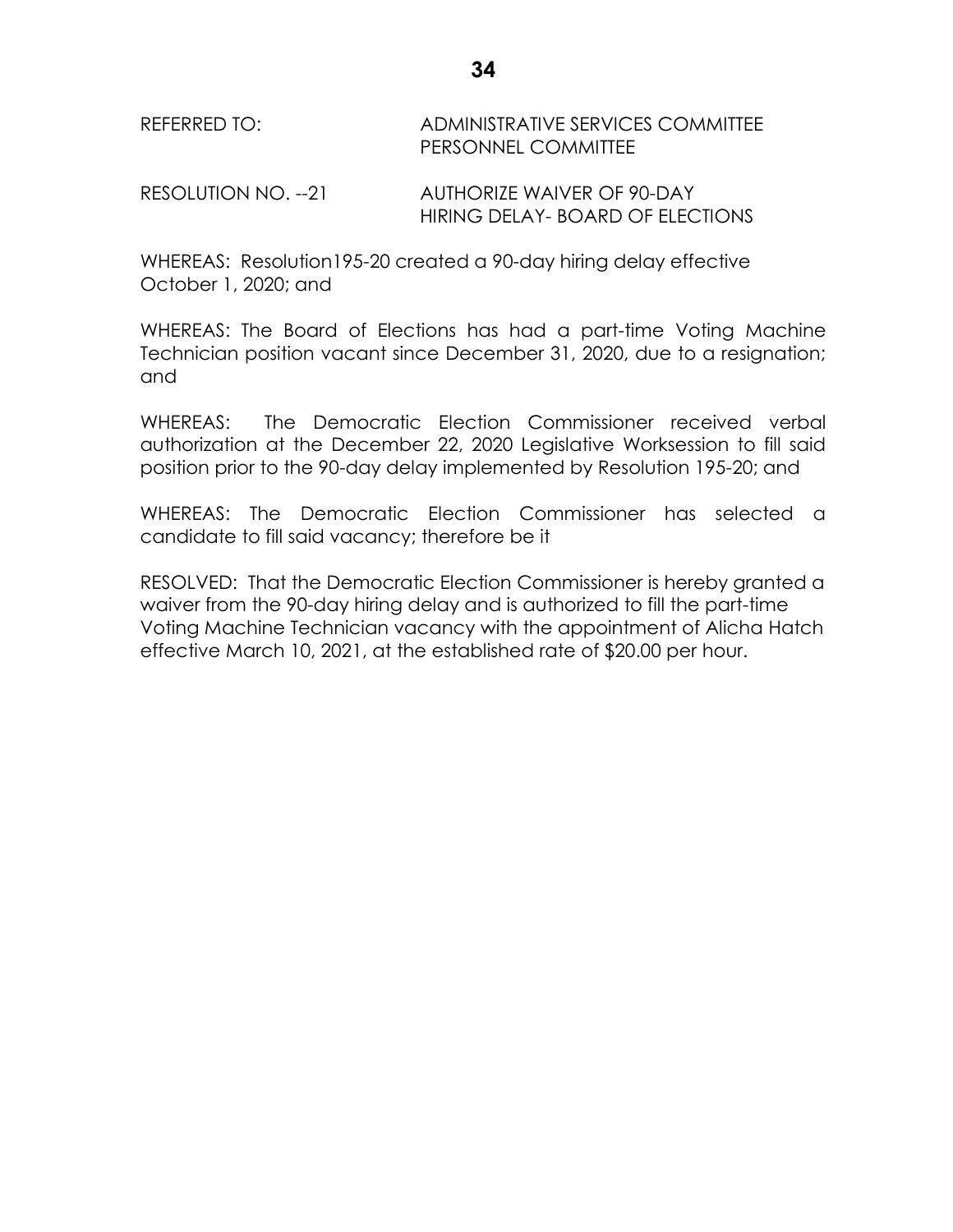| REFERRED TO:       | <b>HEALTH &amp; HUMAN SERVICES COMMITTEE</b><br><b>PERSONNEL COMMITTEE</b> |
|--------------------|----------------------------------------------------------------------------|
| RESOLUTION NO. -21 | AUTHORIZE WAIVER OF 90-DAY HIRING                                          |

DELAY-DEPARTMENT OF SOCIAL SERVICES

WHEREAS: Resolution 195-20 created a 90-day hiring delay effective October 1, 2020; and

WHEREAS: Effective January 19, 2021 and January 22, 2021, two Caseworker positions became vacant due to incumbent's resignations; and

WHEREAS: Said vacancies impact the CPS/Preventive unit in the Children's Services Division, therefore be it

RESOLVED: That the Commissioner of Social Services is hereby granted a waiver from the 90-day hiring delay and is authorized to fill two Caseworker vacancies effective on or after March 10, 2021 from the appropriate civil service eligible list.